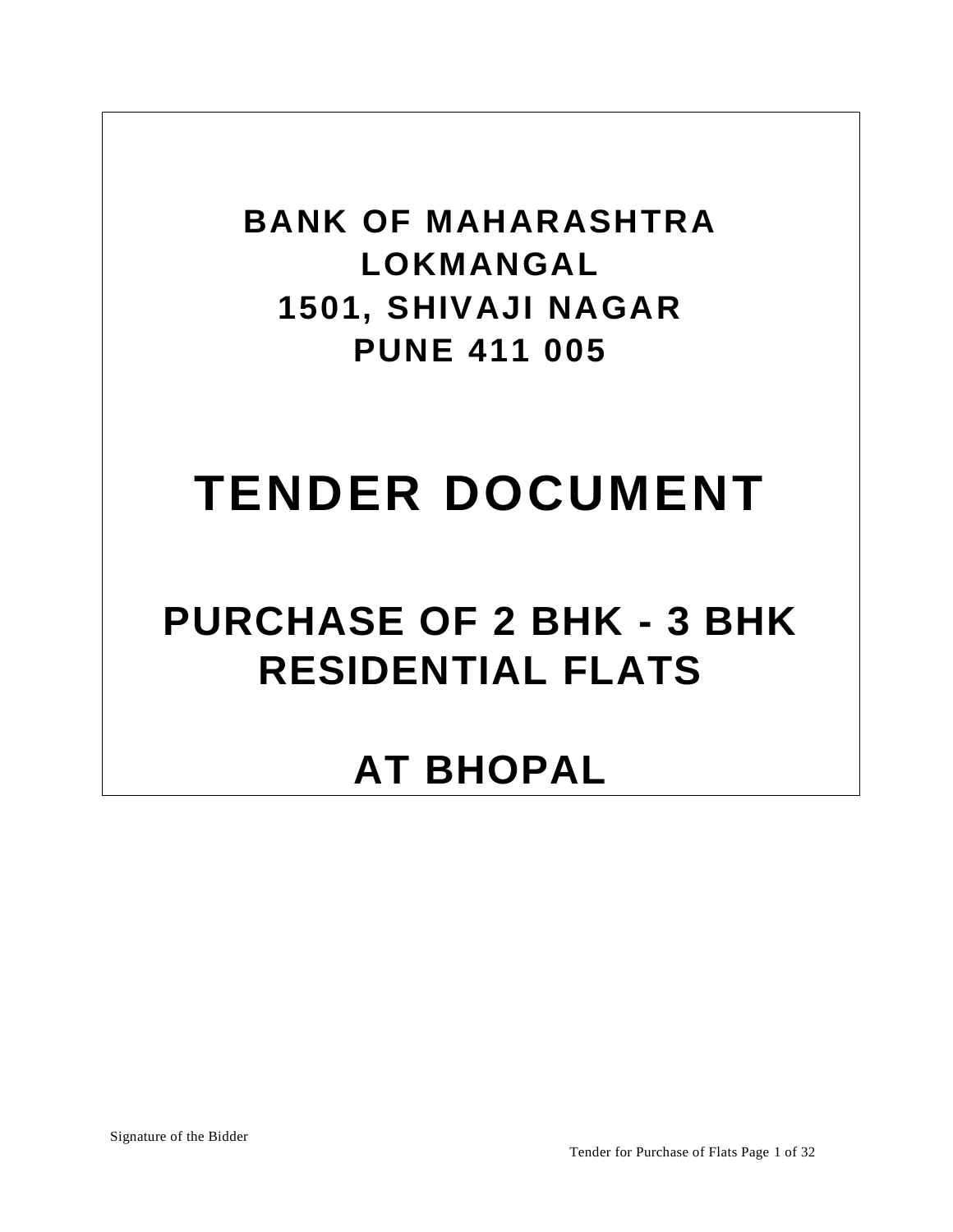# **TENDER NOTICE**

# **PURCHASE OF 2 BHK & 3 BHK**

### **RESIDENTIAL FLATS**

## **AT BHOPAL**

- 1. Bank Of Maharashtra Zonal Office, Bhopal 462011 invites sealed tenders in **two Bid System** i.e. Technical Bid and Financial/Price Bid from the eligible vendors/builders/owners for purchase of 10 flats having area up to 800 sq ft & 4 flats area up to 1000 sq ft within a radius of 07 k.m. from its Zonal Office at '1/14, Jail Road, Administrative Zone, Bhopal, 462011.
- 2. The interested parties may collect the tender from Bank of Maharashtra, Zonal Office, Bhopal, 462011 during 11.00 a.m. to 02.00 p.m. (except Holidays & Sundays) from 02.04.2014 to 21.04. 2014 or the Tender forms can be downloaded from our website : [www.bankofmaharashtra.in](http://www.bankofmaharashtra.in/) Details of tender documents are given on our [Website-www.bankofmaharashtra.in](http://website-www.bankofmaharashtra.in/) (under Tender Documents).
- 3. Tenders downloaded from the website will have to be submitted along with the tender cost of Rs.1000/- (non-refundable) at the time of submission of tender in the form of Demand Draft /PO favoring 'Bank of Maharashtra" payable at Bhopal.

|   | Date of Issue of tender                           | 02.04.2014                                                                                                                                         |
|---|---------------------------------------------------|----------------------------------------------------------------------------------------------------------------------------------------------------|
| 2 | Pre Bid Meeting on                                | 10.04.2014 at 4.00 p.m. at the<br>above address.                                                                                                   |
| 3 | Last date of submitting the<br><b>Tender Form</b> | 21.04. 2014 up to 3.00 p.m.<br>at Bank of Maharashtra, Zonal Office,<br>Administrative Zone, Bhopal, 462011.                                       |
| 4 | Date of opening of<br><b>Technical Bid</b>        | 21.04. 2014 at 3.30 p.m. at above<br>address. The Bidders are requested<br>present at the time of<br>remain<br>to<br>opening of the Technical Bid. |
| 5 | <b>EMD</b>                                        | Bank may collect EMD from only<br>those bidders whose technical<br>bids are found suitable.                                                        |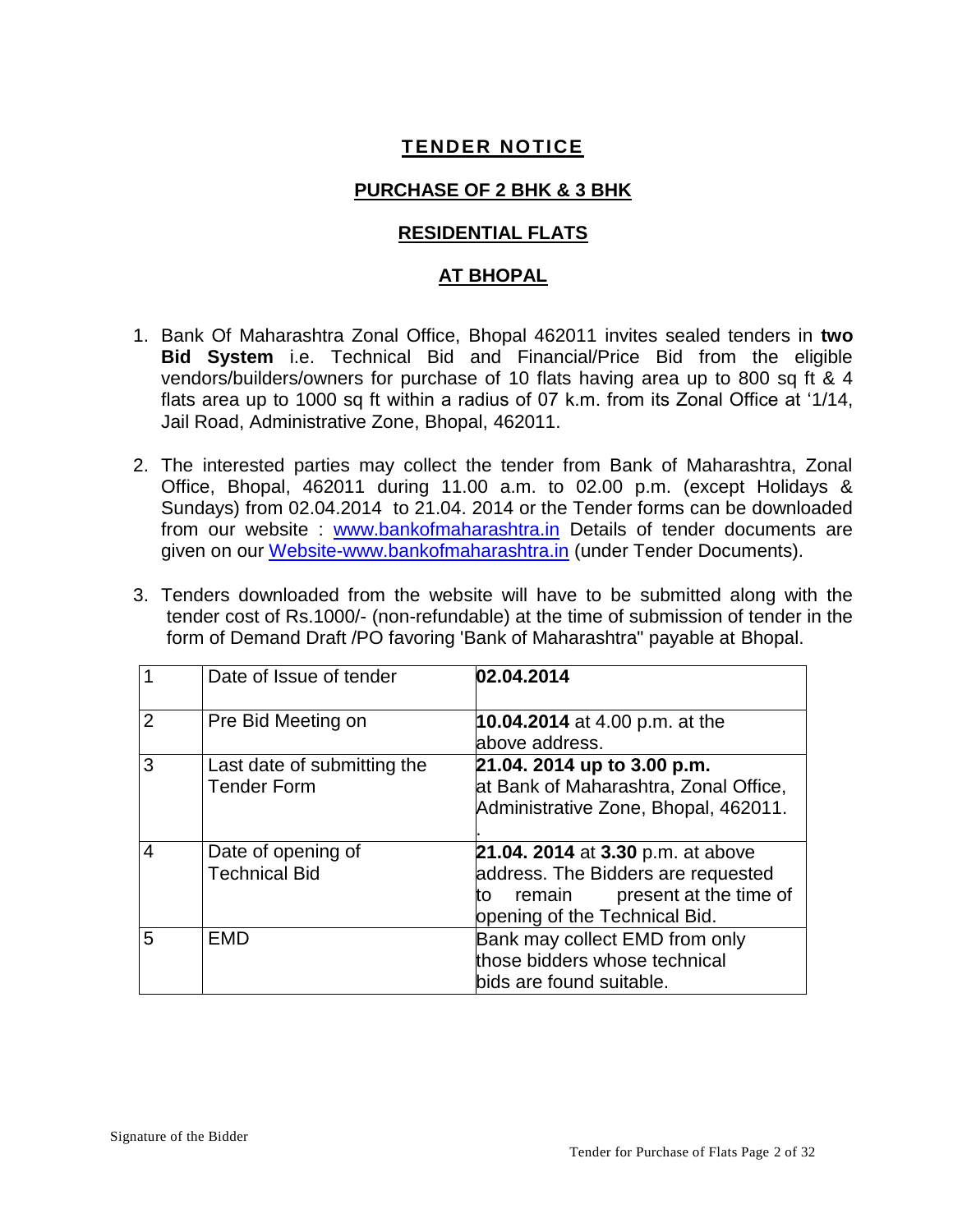| 6 | Cost of tender document | Rs. 1000/-[non refundable] by way of<br>DD/PO in favour of Bank of<br>Maharashtra payable at Bhopal.                                                                                                     |
|---|-------------------------|----------------------------------------------------------------------------------------------------------------------------------------------------------------------------------------------------------|
|   | <b>Tender Forms</b>     | Available on our website & also<br>available at Bank of Maharashtra<br>Zonal Office, Bhopal, 462011<br>between 11 a.m. to 2 p.m. from<br>from 02.04.2014 to 21.04. 2014<br>excluding Sundays & Holidays. |

## **INSTRUCTIONS TO BIDDERS/TENDERES**

- 4. Sealed Tenders in two bid system i.e. Part I containing Technical Bid and Part II containing Financial/Price Bid should be submitted in separate covers.
- 5. **Envelope No. I:** Technical Bid, duly completed in all respects and signed, be put into this envelope and sealed. This envelope should contain Technical Bid (Part I) only & it should be super scribed as "Technical Bid for purchase of Flats. The name of bidder, address and contact number must be written on the envelope.
- 6. **Envelope No. II:** The DD/PO for Rs.1000/- favoring Bank of Maharashtra payable at Bhopal being cost of tender document be placed into this envelope & it should be supers scribed as "Cost Of Tender". Technical bid without this DD/PO of Rs.1000/-is liable to be rejected.
- 7. **Envelope No. III:** Financial bid duly completed & signed be put into this envelope and sealed. This envelope should contain Financial/Price Bid (Part II) only & it should be super scribed as "Financial/Price Bid for purchase of Flats. The name of bidder, address and contact number must be written on the envelope.
- 8. **Envelope No. IV:** The above three sealed envelopes No. I, II & No. III be placed into envelope No. IV and sealed (i.e. envelope marked as IV, will contain three envelopes marked as I, II & Ill). This envelope marked as No. IV would be super scribed as **"Offer for purchase of 'RESIDENTIAL FLATS in Bhopal for Bank of Maharashtra".** The name of bidder, address and contact number must be written on the envelope.
- 9. The bids not submitted in separate covers as above shall be liable to be rejected.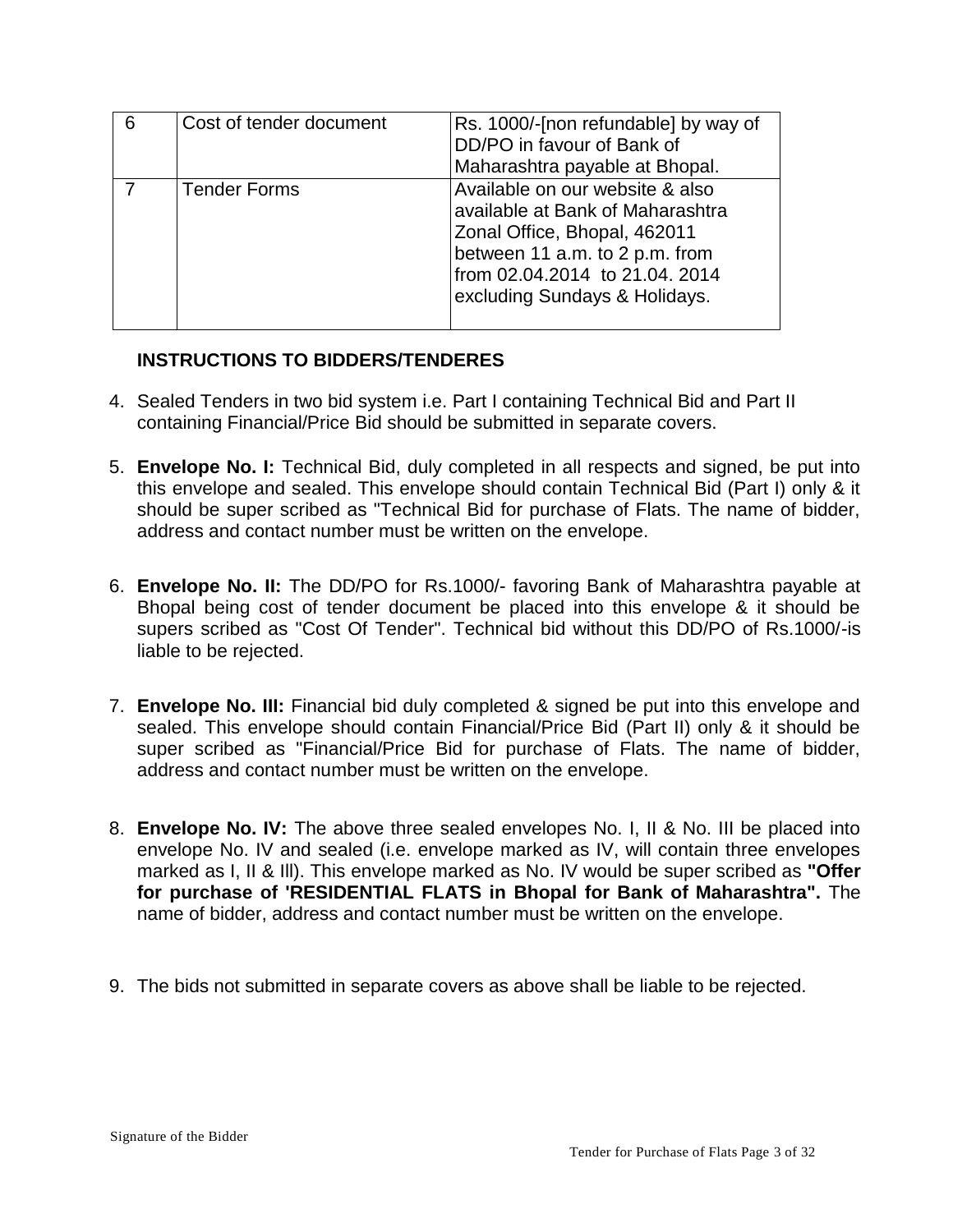- **10.Offers from Brokers/Intermediaries will not be entertained as Bank does not pay brokerage / commission.** Canvassing in any form will disqualify the Bidder/tenderer.
- 11. For further information, please contact: Chief Manager In-Charge, Bank of Maharashtra, Zonal Office, 1/14, Jail Road, Administrative Zone, Bhopal, 462011 Phone no. 0755-2550808, 2551003.
- 12.After opening the Technical Bid, Bank may call for RMD. The qualified bidders would be called for opening of Financial/Price Bid. Date & time of opening of "Financial/Price Bids" will be communicated to qualified Bidders separately.
- 13.Bank of Maharashtra reserves the right to reject any or all tenders without assigning any reasons whatsoever.

# **14. Preferred Locations for Residential Flats at Bhopal:**

| Sr. No. Location |                              |  |
|------------------|------------------------------|--|
|                  | Hoshangabad Road             |  |
| 2                | Arera Colony (E-8 Extension) |  |
| 3                | Awadhapuri                   |  |
| 4                | Ayodhya Bypass               |  |
| 5                | Airport Road (VIP Road)      |  |
| ี่ก              | Kolar Road                   |  |

15. Requirement of flats at above locations is indicative only. Bank reserves the right to alter number of flats at any or all locations. Bank also reserves the right to add or to delete number of flats at any or all locations without assigning any reason there for.

Date : **Bhopal Zone. Date : Bhopal Zone. Bhopal Zone.** 

Place : Bhopal. **Zonal Manager, Solution** 2011 12:30 National Manager, 2012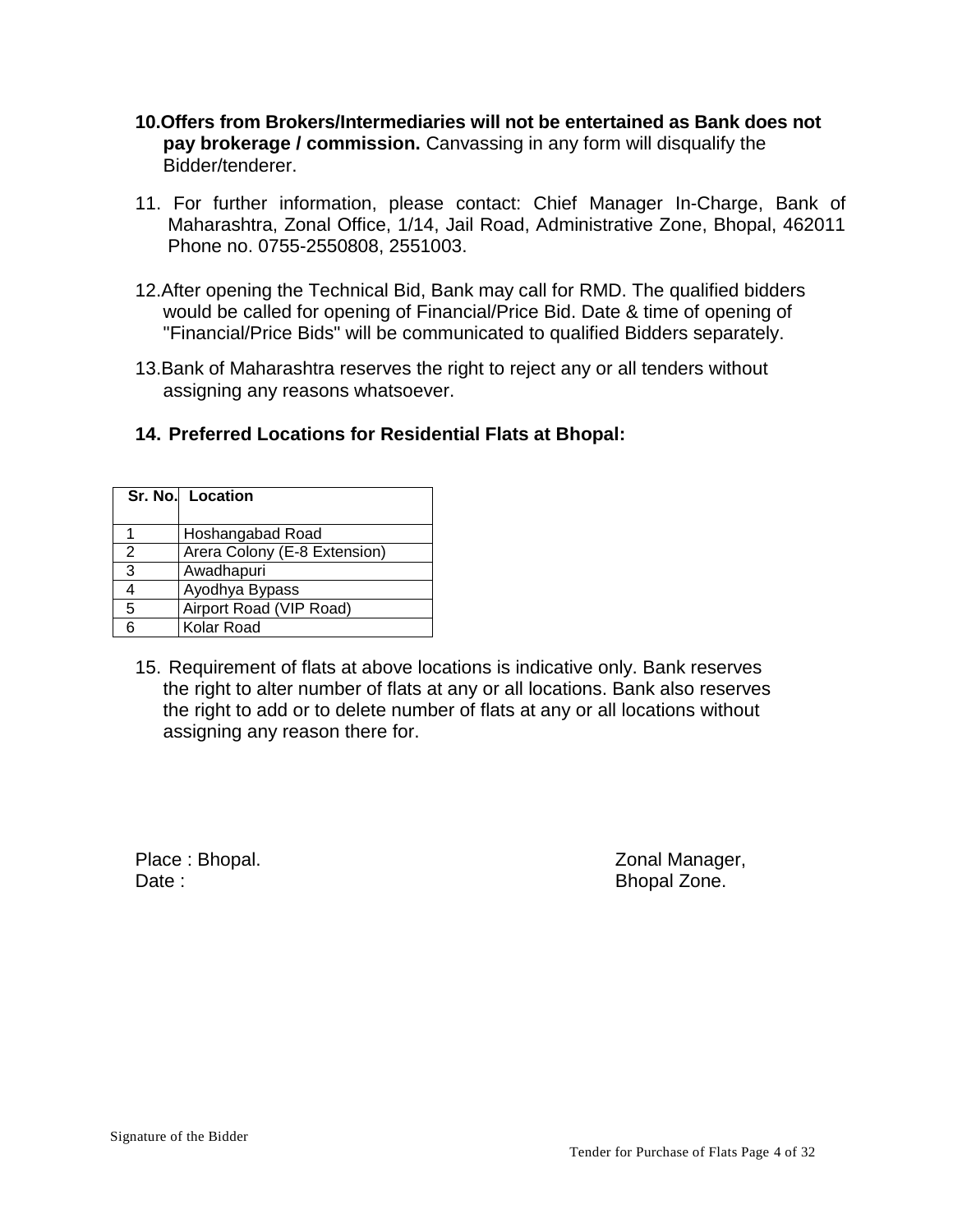#### **INDEX**

| <b>Serial No</b> | <b>Particulars</b>             | Page No.   |
|------------------|--------------------------------|------------|
|                  | <b>Tender Notice</b>           | 2          |
| 2                | <b>Instructions to Bidders</b> | $3$ to $4$ |
| 3                | Preferred Locations of Flats   | 4          |
| 4                | Index                          | 5          |
| 5                | <b>Tender Document</b>         | 1 to 32    |
| 6                | <b>Terms &amp; Conditions</b>  | 7 to 10    |
|                  | Procedure                      | 11 to 13   |
| 8                | <b>Offer Letter</b>            | 14 to 26   |
| 9                | Technical bid                  | 15 to 26   |
| 10               | Certificate from Owners        | 24         |
| 11               | Declaration/Confirmation       | 24 to 26   |
| 12               | Irrevocable Undertaking        | 27         |
| 13               | Check list/Confirmation        | 28         |
| 14               | Financial Price bid            | 29 to 31   |
| 15               | Advertisement                  | 32         |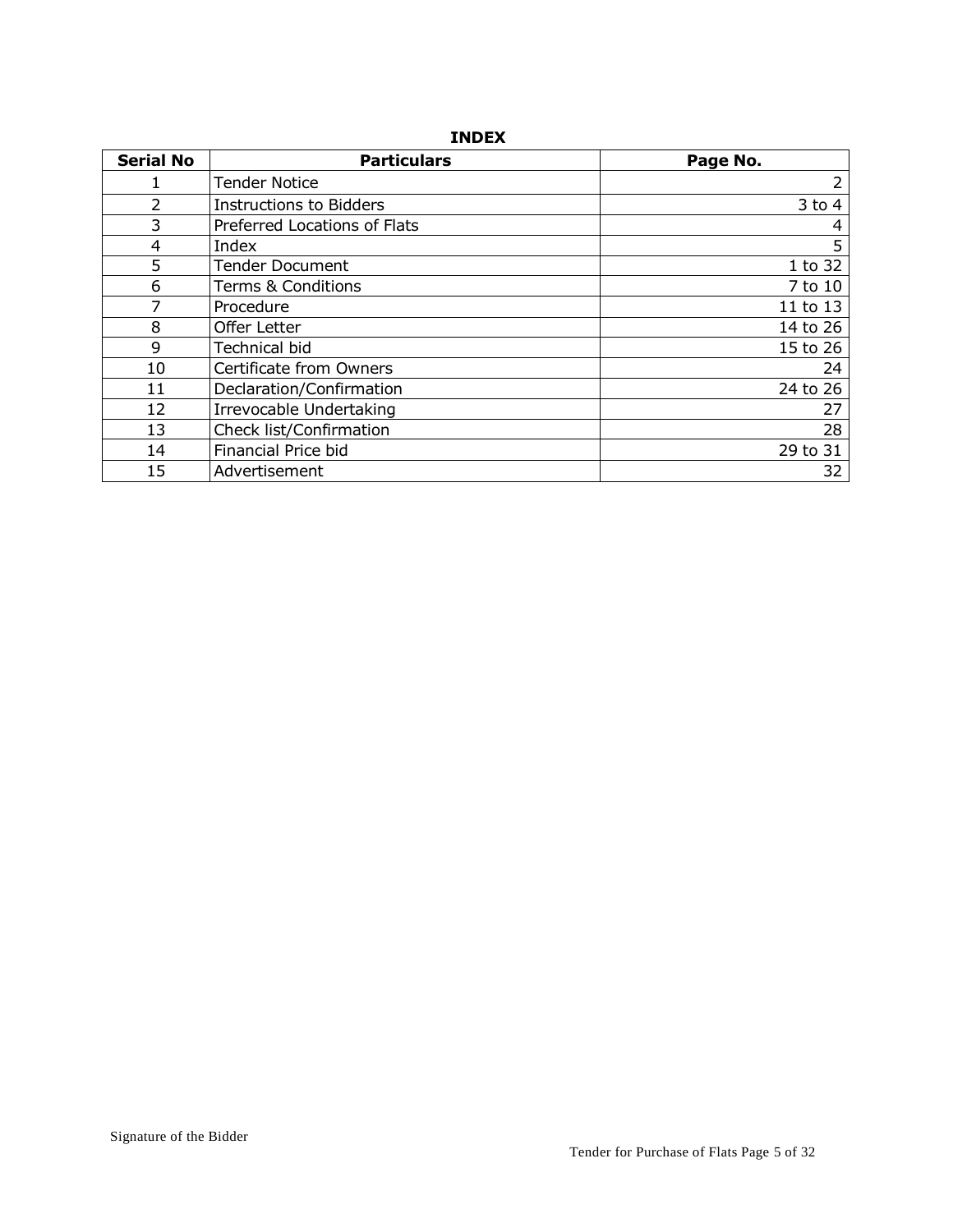# **Tender Document:**

# **PURCHASE OF RESIDENTIAL FLATS AT BHOPAL**

- 1. Bank Of Maharashtra, Zonal Office invites sealed tenders in **two Bid System** i.e. Technical Bid and Financial Bid from the eligible vendors/builders/owners for purchase of purchase of 10 flats area up to 800 sq ft & 4 flats area up to 1000 sq ft within a radius of 07 k.m. from its Zonal Office at '1/14, Jail Road, Administrative Zone, Bhopal, 462011.
- 2. The interested bidders/parties may submit application for the properties which are ready for possession/under construction **(for which guaranteed possession will be available within 12 months from the date of approval from the Bank).**  However, Bank will prefer the Flats/properties which are ready for possession or likely to be available within 03 months from the date of approval.
- 3. Further to serial no.2 above, Bank would give first preference to properties/flats offered by Govt./Quasi Govt./Semi Govt. Authorities. Bank would give second preference to those reputed bidders who offer a **separate building containing 07-14 flats at one location.** Bank would give third preference to those reputed bidders who offer at least 04 flats at one location. Bank's decision in this regard will be final and binding.

# **Preferred Locations for Residential Flats at Bhopal:**

|               | Sr. No. Location             |  |
|---------------|------------------------------|--|
|               | Hoshangabad Road             |  |
| $\mathcal{P}$ | Arera Colony (E-8 Extension) |  |
| 3             | Awadhapuri                   |  |
| 4             | Ayodhya Bypass               |  |
| 5             | Airport Road (VIP Road)      |  |
| ่ค            | Kolar Road                   |  |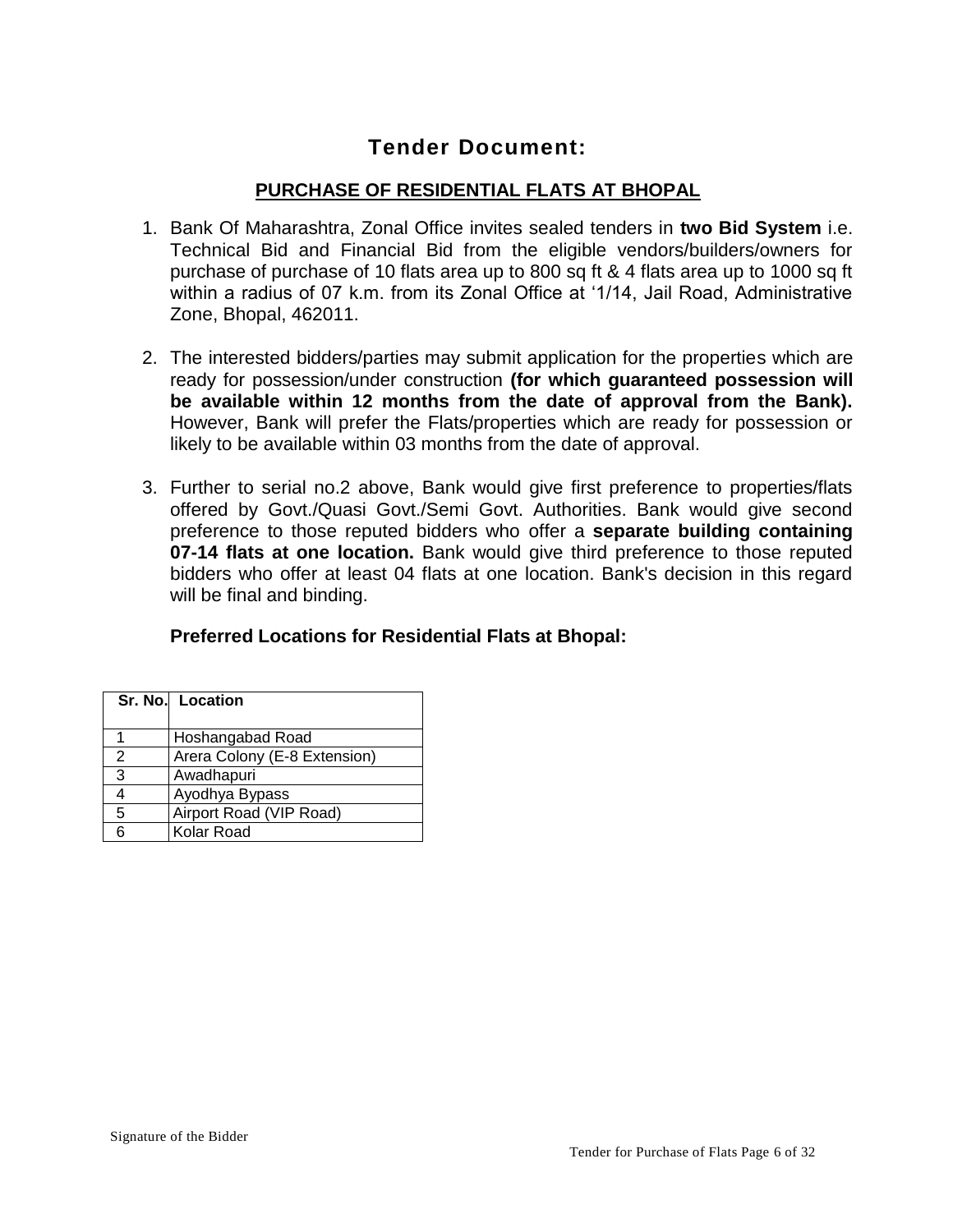# **4. GENERALTERMS AND CONDITIONS :**

4.1 The terms and conditions/tender notice/advertisement etc. shall form part of the tender document to be submitted by the vendor to Bank of Maharashtra hereinafter referred to as "Bank".

4.2 Tender document received by the Bank after due date and time i.e. after **3.00 p.m. on 21/04/2014** shall be rejected outright.

 4.3 All vendors are requested to submit the tender documents (TECHNICAL BID AND FINANCIAL/PRICE BID) duly filled, signed & supported by relevant documents at Bank of Maharashtra, Zonal Office, at '1/14, Jail Road, Administrative Zone, Bhopal, 462011 on or before 3.00 p.m. on 21/04/2014. The tenders are to be dropped in the Tender Box kept at the said department.

4.4 All columns in the tender document must be duly filled in and no column should be left blank. **"Nil" or "Not Applicable" should be marked** where there is nothing to report. All the pages of the tender documents should be signed by the bidder /authorized signatory of the bidder/tenderer. Any over-writing or use of white ink should be duly authenticated by the tenderer. The Bank reserves the right to reject incomplete tenders or in cases where information submitted is found incorrect.

4.5 In case the space in the tender document is found insufficient, the vendor may use separate sheets to provide full information.

4.6 **The offer should remain valid for a period of 180 days from the date of opening of Financial Bids.** During the validity period of the offer, the vendor should not withdraw / modify the offer in terms of price and other terms and conditions quoted in the technical and price bids. In this regard, the undertaking be submitted along with the Technical Bid as per the prescribed format.

4.7 Purchase Preferences are as mentioned under serial no 2 & 3 above.

4.8 There should not be any deviations in the terms & conditions as have been stipulated in the tender document. However, in the event of imposition of any other condition, which may lead to deviation with respect to the terms & conditions as mentioned in the tender document, the vendor is required to attach a separate sheet marking "list of deviations". **Bank is not under obligation to accept the said deviation and his bid/tender is liable for rejection.**

4.9 Canvassing in any form will automatically disqualify the bidder/tenderer. Bank does not pay brokerage.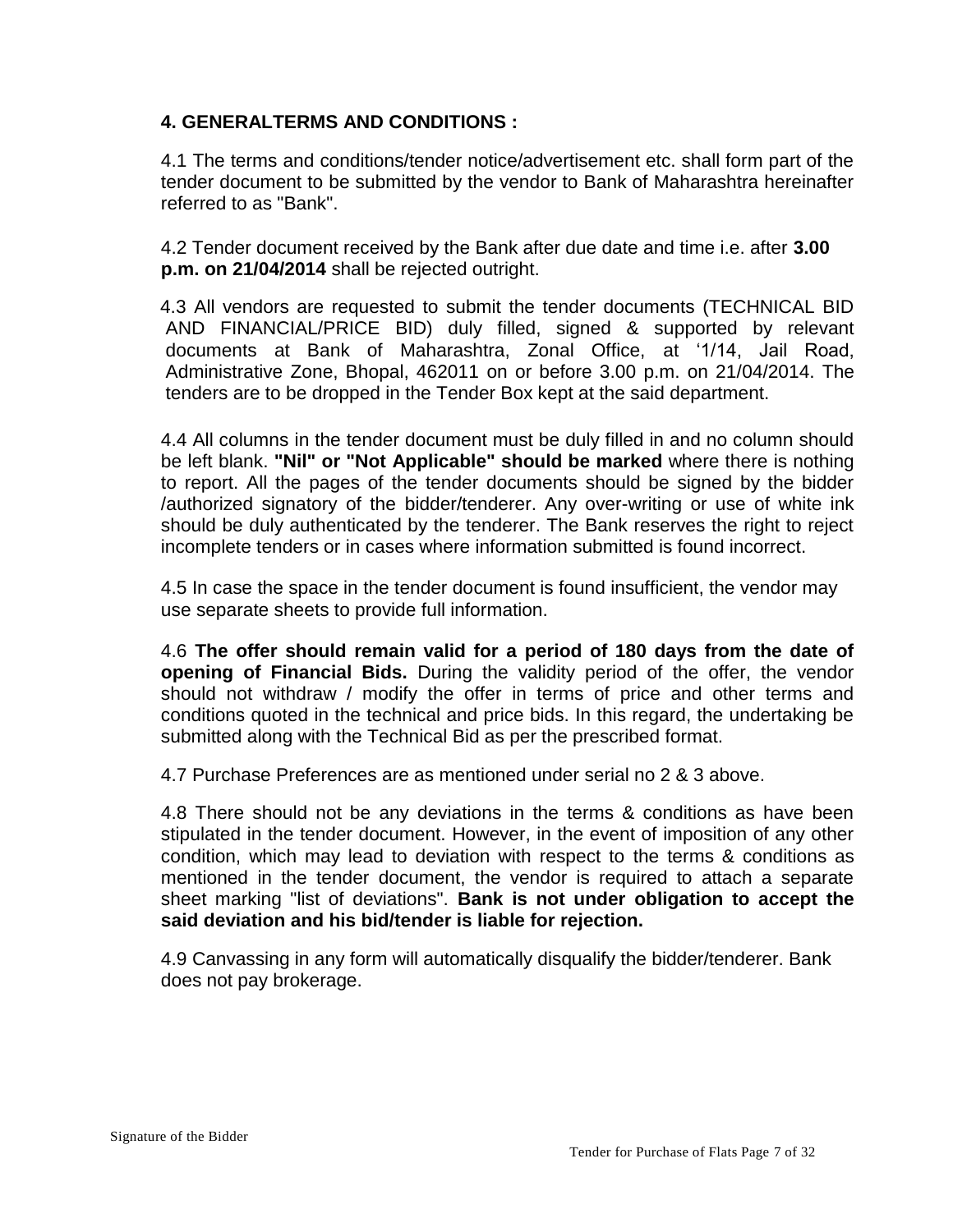4.10 Flats/Property offered should be situated in good area in specified locations with congenial surroundings and proximity to public amenities like railway station, bus stop, bank, market, hospitals, schools, post office, etc. The property shall not be prone to water logging.

4.11 Offers of extended constructions over the existing buildings with external columns will not be considered.

4.12 Bank will not make any advance payment. All payment will be made through RTGS/NEFT mode only.

4.13.Payment Terms: Defect Liability:

#### **For Ready Possession Flats.**

Payment Terms:

i) 95% of the cost will be payable at the time of execution of sale deed simultaneously with possession.

ii) Balance 5% of the cost will be held as retention money and will be paid after execution of conveyance deed. Defect Liability:

i) The defect liability period is one year from the date of possession or expiry of the first monsoon/after formation of apex body (if applicable) / submission of building completion certificate/Occupation certificate whichever is later.

ii) During defect liability period, the vendor has to undertake all structural repairs to the building (internal / external) at his own cost.

#### **For under construction flats.**

Payment Terms:

i) 10% of the cost is payable at the time of execution of Agreement to Sale.

ii) Balance 70% of cost is payable as per progress of the construction as decided by the Bank & the vendor.

iii) Balance 15% of the cost is payable at the time of execution of sale deed simultaneously with possession.

iv) Balance 5% of the cost will be held as retention money and will be paid after execution of conveyance deed. Defect Liability:

i) The defect liability period is one year from the date of possession or expiry of the first monsoon/after formation of apex body (if applicable) / submission of building completion certificate/Occupation certificate whichever is later.

ii) During defect liability period, the vendor has to undertake all structural repairs to the building (internal / external) at his own cost.

4.14 The particulars of amenities provided / proposed to be provided inside the flat, building, complex should be furnished in the Technical Bid.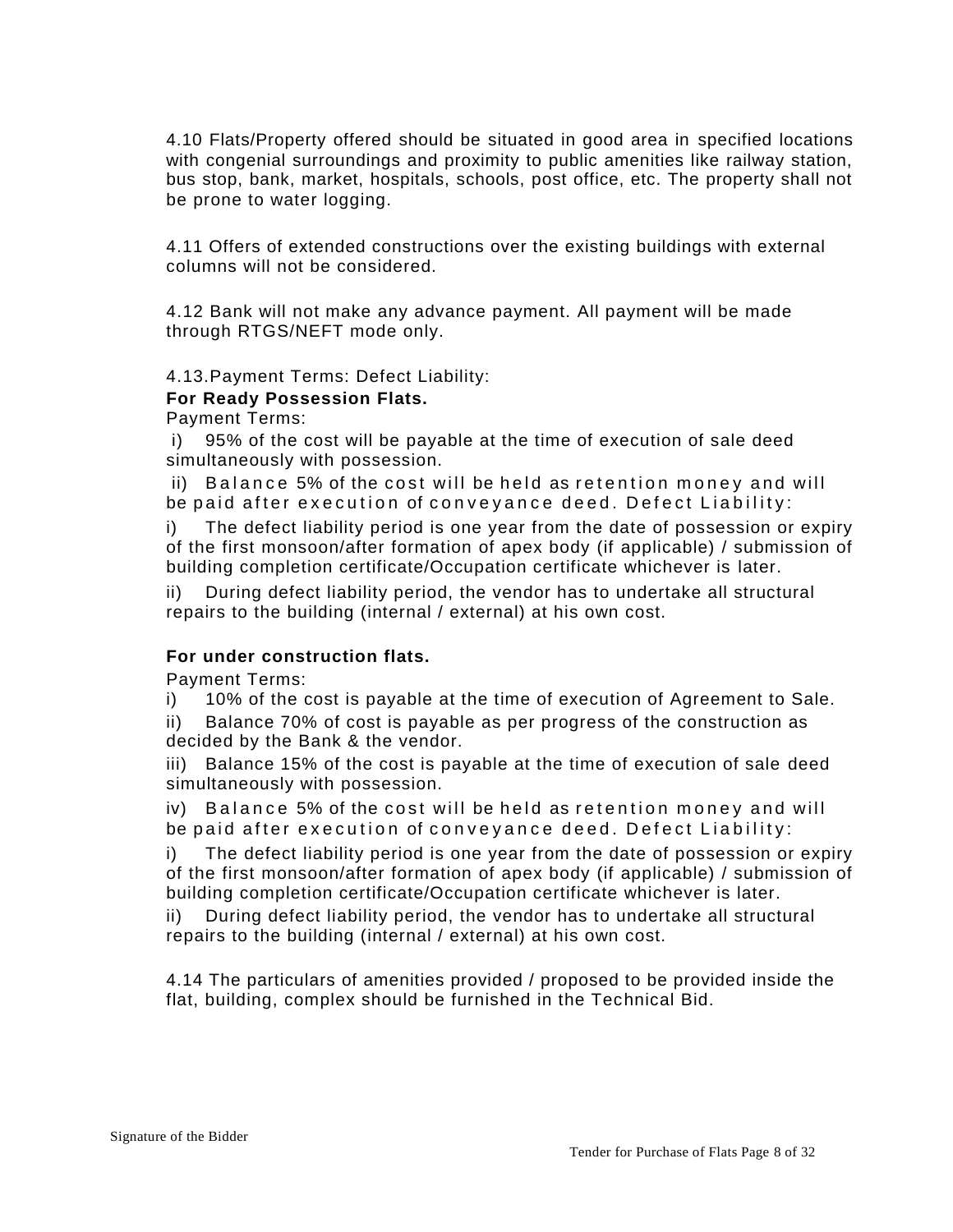### **4.15 Carpet area**

The carpet area would mean the usable carpet area at any floor level and include area occupied by all internal partitions, internal columns, internal door jams, internal balconies, internal bathrooms, internal lavatories and internal kitchen and pantry. Joint measurement will be taken in the presence of bank officials and Bidder/vendor / authorized representative for computing/finalizing the exact carpet area. For computation of the carpet area, the definition adopted in this tender will be the covered areas excluding the outer walls, i.e. from plastered to plastered surface of the walls. Niches, flowerbeds, sit outs, etc. will not be taken into consideration for calculating the carpet area.

4.16. A pre-bid meeting of all the intending bidders/tenderers desirous of attending shall be held on **10/04/2014 at 4.00 p.m. at** Bank of Maharashtra, Zonal Office, 1/14, Jail Road, Administrative Zone, Bhopal, 462011 where the intended Bidders can have detailed dialogue regarding the tender, procedure for filling-in the Technical Bid, Financial Bid or any other matter / clarifications concerning the tender.

4.17. Technical Bids will be opened on **21/04/2014 at 3.30 p.m. at** Bank of Maharashtra, Zonal Office, 1/14, Jail Road, Administrative Zone, Bhopal, 462011 in the presence of the bidders/tenderers/authorized representatives. All the bidders/tenderers are advised in their own interest to be present for the same on the date at the specified time.

4.18. The short-listed properties will be visited by a committee of Bank Officials. Bank will appoint valuers & Architect who will visit the site for assessing the value of the flats/property and to verify the quality of construction, materials used, etc. The bidders/vendors should provide the requisite information / documentary proof to the visiting officials / Bank's approved valuers for verification. The vendor should not have any objection in this regard.

4.19. The particulars of flat numbers floor-wise, wing, building name, etc. should be furnished in the Technical Bid. Details of measurements of the proposed flat offered should invariably be furnished in the Technical Bid.

4.20. The property offered should be unencumbered and have clear and marketable title. Adequate documentary evidence to this effect should be furnished along with the Technical Bid.

4.21. While furnishing the information in Technical Bid, full details of the items / materials used including the brand name, size, quantity, quality, etc. should be furnished for each and every item in the respective columns. In case of flooring, windows, doors, door shutters, etc. full particulars of quality of material used, thickness, size, brand name, etc. should be furnished. These details are subject to verification.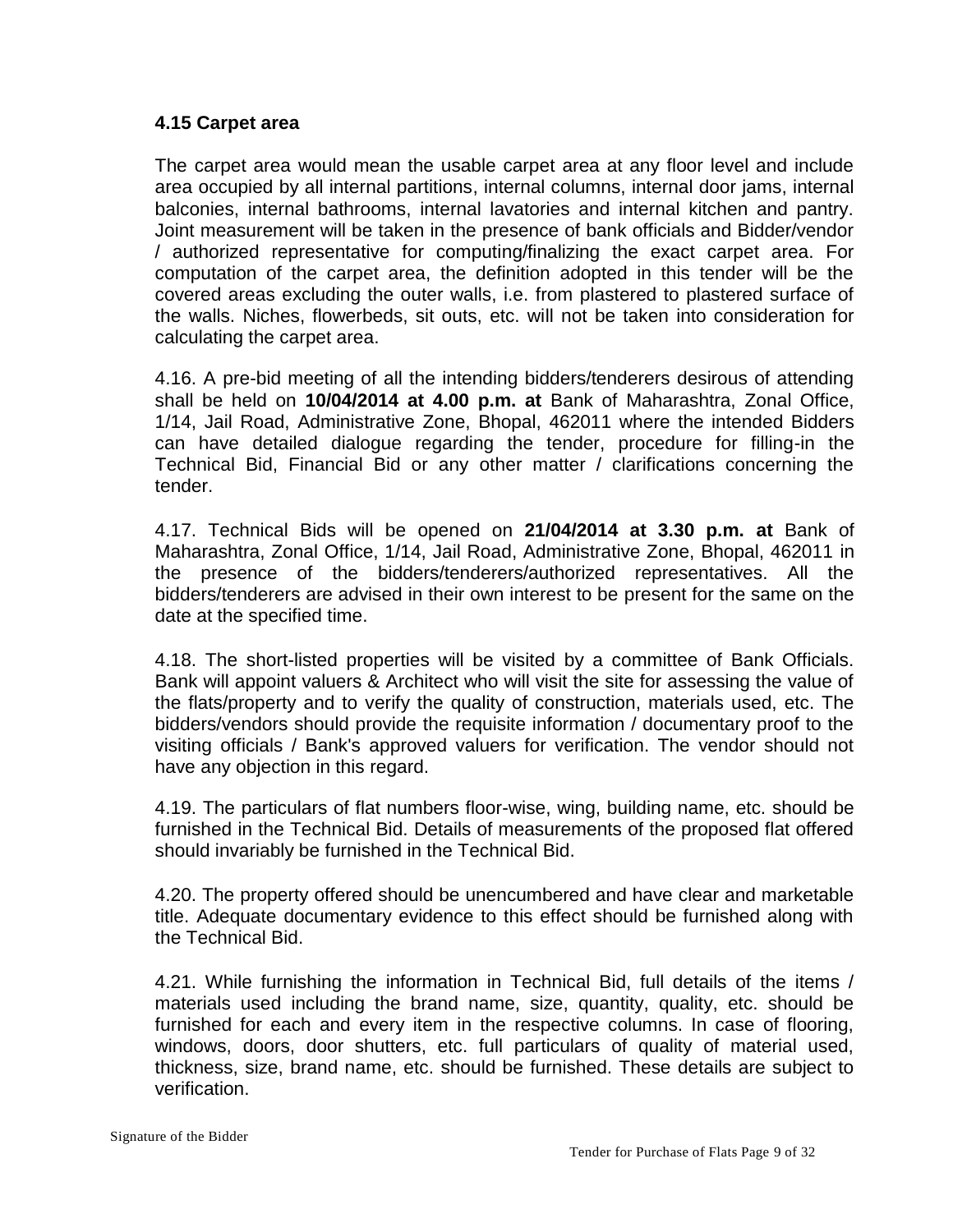4.22. Plans duly approved by municipal authorities/competent authority should be submitted along with the Technical Bid. Particulars of TDR (Transfer of Development Right) used, if any, and the eligible FSI and FSI used, etc. are to be furnished in the respective column along with the requisite certificates issued by the competent authorities. For old buildings, NOC from the Society may be enclosed. However Bank would prefer new buildings.

4.23. All the legal documents required by the Bank for verification of the title clearance of the property should be submitted. Title & search report should not be older than 6 months. The title certificate issued by Bank's Solicitor / Advocate only shall be considered.

4.24. It is the policy of the Bank to issue **Public Notice** in the leading newspapers inviting claims from the public, if any, before entering into sale deed/conveyance deed / MOU for the offered flats/property. The vendor should not have any objection in this regard.

4.25. The bidders/vendors, at their own cost, shall obtain Income Tax and other statutory clearances as and when required.

4.26. The following documents should be enclosed with the Technical Bid/offer:

a) Copy of sanctioned plan and layout.

b) Copy of title investigation and Search & Title Report along with copy of Title Deed documents.

c) Commencement Certificate from competent authority. Completion Certificate/Occupancy Certificate if building is ready for possession.

- d) Structural Stability Certificate from licensed structural engineer of Municipal Corporation / Local authority.
- e) Site plan copy.
- f) NOC from the Society, in case offered flat is in old building.
- g) Fire NOC.

4.27. Bank reserves the right to accept or reject any or all the tenders / offers without assigning any reason whatsoever.

4.28. The requirement of flats mentioned in the tender document is indicative. Depending on the availability/exigencies, Bank may enhance/reduce requirement in a particular location. Bank's decision in the matter is final and binding.

## 4.29. **Page 1 to 32 including advertisement will form part of this tender document.**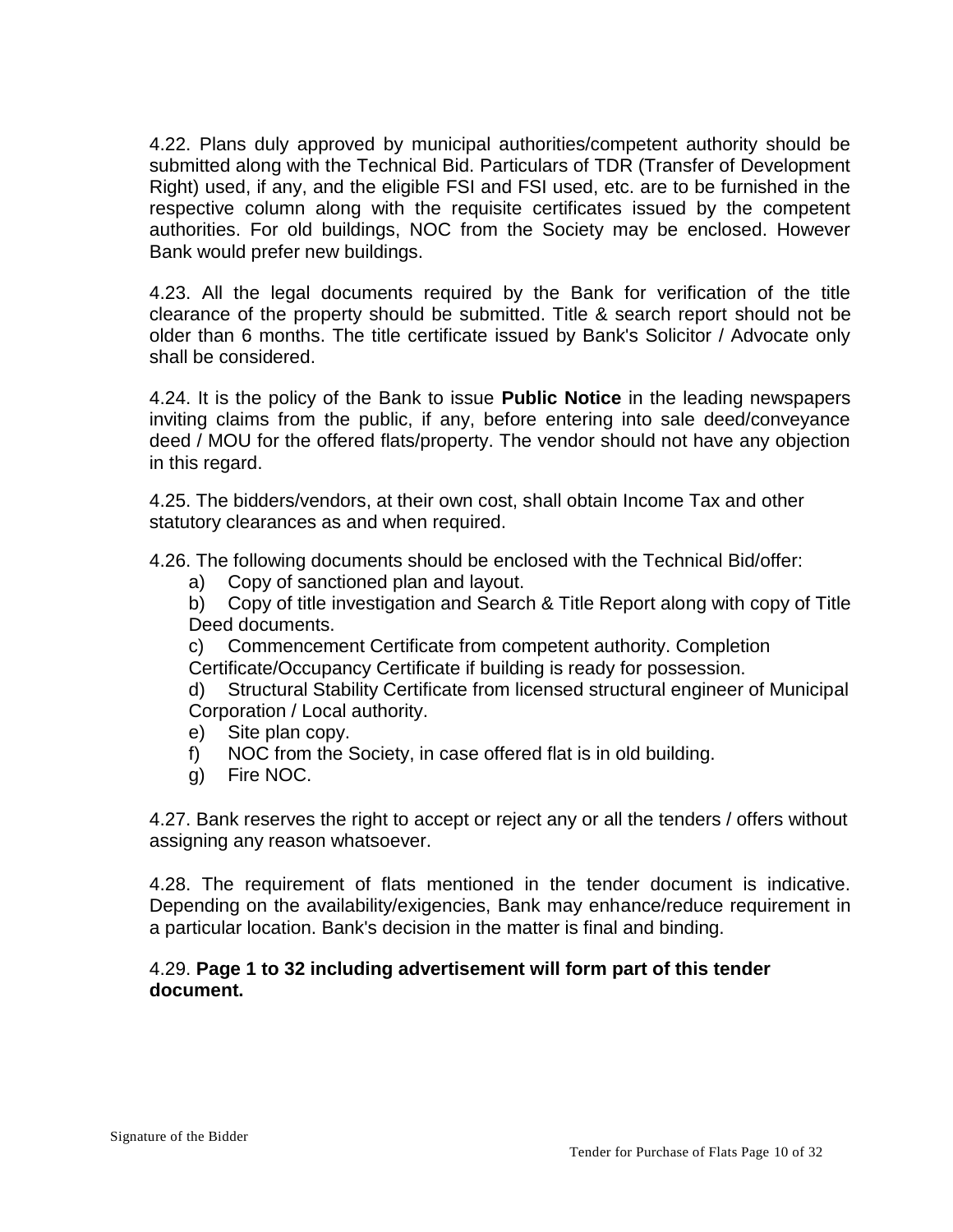# **Procedure To Be Followed**

- a) After opening the first part of the tenders i.e. the Technical bid, Bank of Maharashtra would carry out the evaluation of the tenders received in response to the advertisement for assessing suitability & short listing of sites.
- b) The flats which are not as per the location indicated or unsuitable or do not meet the laid down criteria would be summarily rejected even without inspection. The Bank's decision about suitability shall be final & binding.
- c) Bank of Maharashtra reserves the right to give preference in following order: Bank would give first preference to flats offered by Govt./Quasi Govt./Semi Govt. Authorities. Bank would give second preference to those reputed bidders who offer a **separate building containing 07-14 flats at one location.** Bank would give third preference to those reputed bidders who offer at least 04 flats at one location. Bank's decision will be final and binding.
- d) The financial bid envelopes (without opening) of the bidders, which have not been short listed as above, will be returned.
- e) Subject to (b) above, flats for which offers are received will be visited by a Committee of Bank of Maharashtra for short listing and a preliminary list will be prepared.
- f) Bank of Maharashtra would appoint an agency/ surveyor to measure the flats and the flats which does not conform to the tender requirements would be liable to be rejected and their Financial Bids would be returned.(unopened)
- g) After step (f) the Bank would independently ascertain the title to the property to ensure that the title of their flats is clear, marketable and free from any encumbrances, encroachments and the property can be transferred to Bank of Maharashtra.
- h) Bank of Maharashtra has the right to get these offers for flats re-examined through the solicitors appointed by Bank of Maharashtra if required and the decision of the Bank's solicitors in this matter would be final. If in the opinion of bank's solicitors, the flats property cannot be transferred or assigned or the title is defective/imperfect then the offer will be liable to be rejected. The decision of solicitors in this matter would be final including the decision of the solicitors/advocates/lawyers to make part payment to the agency with whom the flats is mortgaged subject to the condition that the flats is otherwise transferable / assignable and the agency who has mortgaged the flats is willing to do so. Their decision will override all the decisions in title, legal and documentation matters.
- i) The unopened financial bids for the short listed offers which do not qualify on legal grounds or for any reason for transfer or any other such ground would be returned.
- j) A list of those flats found suitable on all counts as above would be prepared.
- k) After the transferability of the short listed flats is ascertained, Bank of Maharashtra, the purchaser, reserves the right to call for an Earnest Money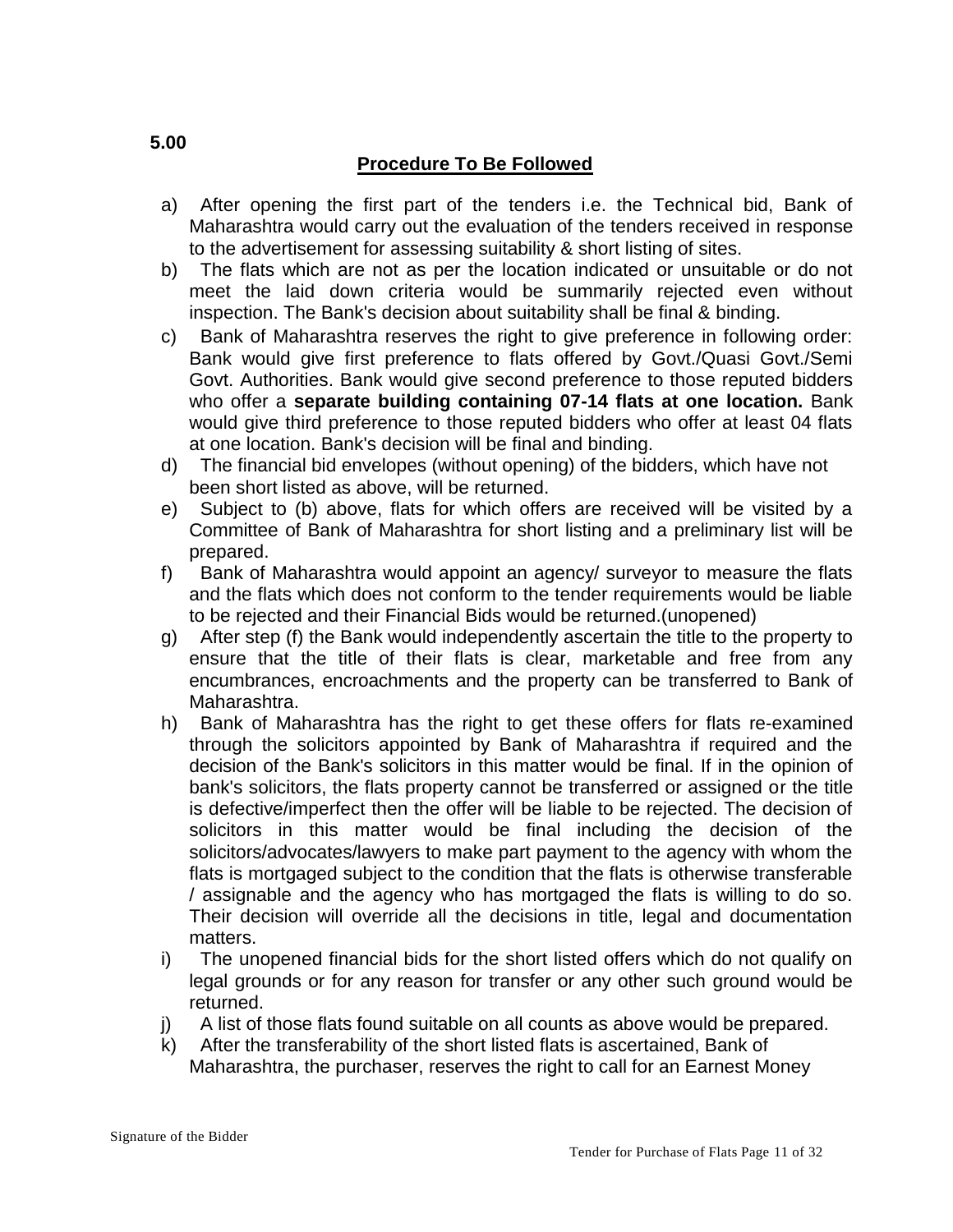Deposit (EMD) of **Rs.1,00,000/- (Rs. One lac Only)** or any amount as decided, from such bidders which would qualify for opening their financial bids. The EMD of unsuccessful bidders would be returned within a period of 10 days from the date of opening of financial bids to the owners. However, in case of a successful bidder the EMD would be retained and it would be returned at the time of registration of flats. In case the successful bidder refuses or is reluctant or unable or refrains from transferring the said flats or delays it beyond a period of six months then the **EMD would be forfeited.** The EMD would be noninterest bearing. If EMD is called and not submitted/deposited in time, in that case Bank of Maharashtra reserves the right to reject the offer. Bank of Maharashtra may or may not call for EMD from Public Sector Undertakings/ Government Departments and other Government bodies.

- **I)** The offer should remain valid for six months from the date of opening of financial bids. **This period of six months reckoned from the date of opening of the financial bid for effective transfer flats would be the essence of the contract.**
- m) The valuation of the flats for which the transferability is ascertained would be carried out. The measurement of the flats will be carried out and the area computed.
- n) The financial bids for only those properties, which qualify for transfer, would be opened by a Committee constituted by Bank of Maharashtra in front of the bidders. The date for the financial bid opening will be intimated at the address given by the bidder through speed post only.
- o) The sealed corresponding valuation reports will be opened by the same committee, which opens the financial bids.
- p) After financial bids are opened, based on criteria of nature of flats/property such as ready possession/under construction, free hold, nature of title, location, suitability & valuation in the particular area vis-a-vis rate quoted, suitable decision would be taken by the Bank which shall be final & binding.
- q) The EMD of the unsuccessful bidders (if called for) will be returned as stated above.
- r) It is clarified that the verified area (as in step (f)) would be multiplied by the rate quoted and the amount arrived would be considered. If the bidder has quoted the lump sum amount, this lump sum amount and the amount obtained by multiplication of the rate quoted with the verified area would be compared and the lower of the two would be considered.
- s) Discretion of the Committee set up by Bank of Maharashtra for this purpose would be final.
- t) In all cases, wherever applicable, the quoted rate/ amount written in words will be considered wherever there is a difference between the quoted amount / rate mentioned in words and figures.
- u) The stamp duty and registration charges would be borne & paid by the Bank.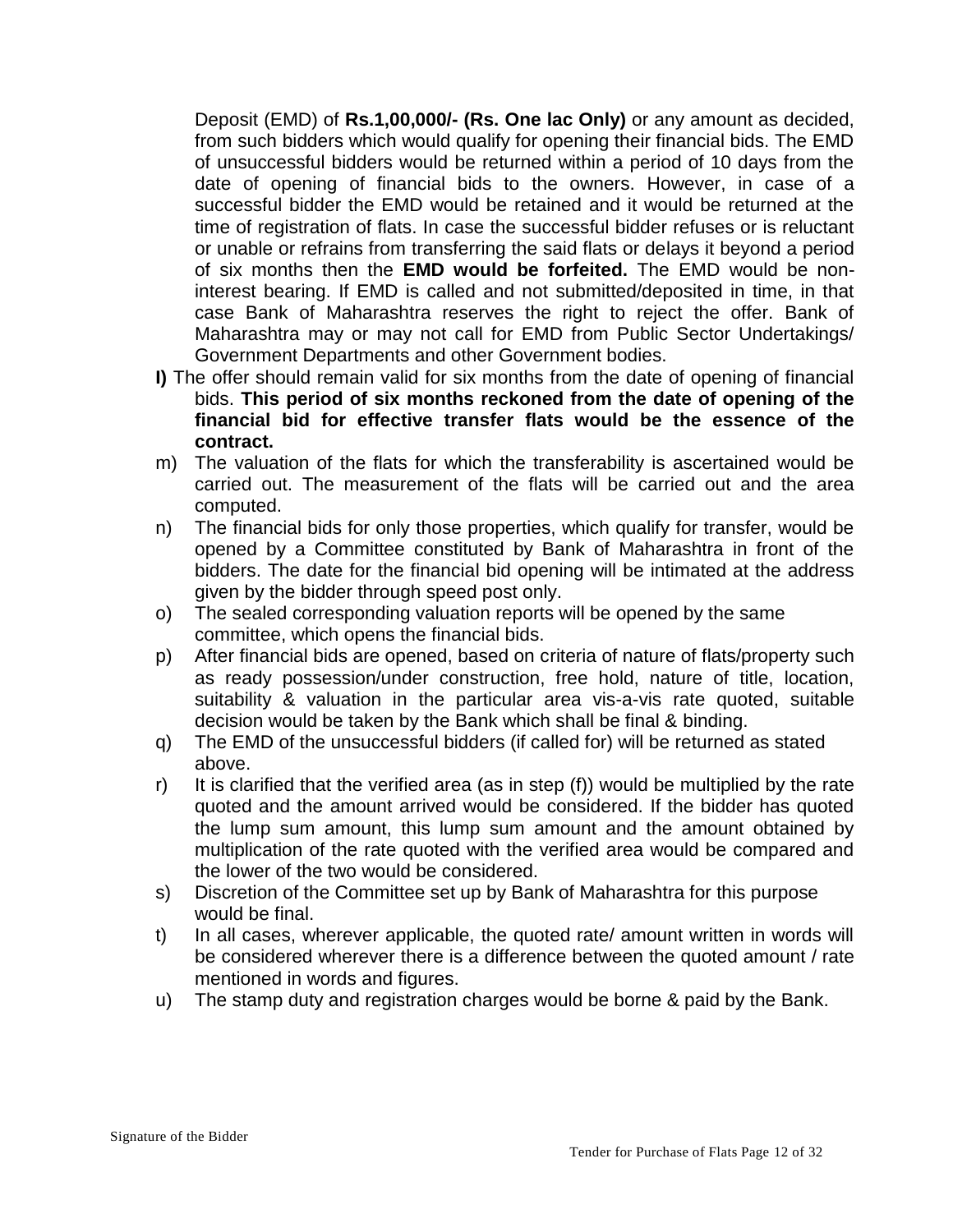**v) The bidder/ owner/ seller would submit any other document & papers, NOCs, permissions & sign all the requisite documents as advised by the solicitors of the Bank.**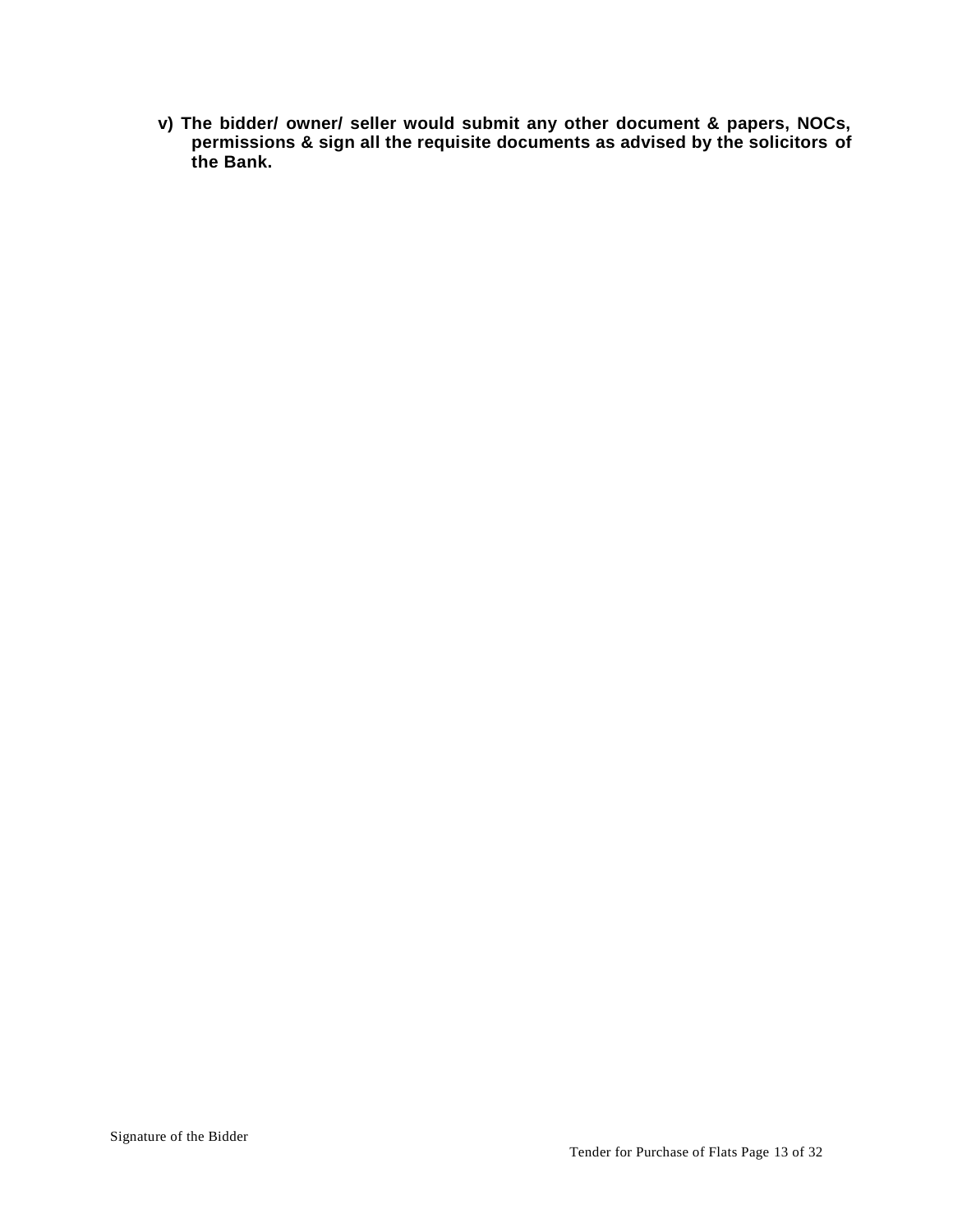#### **OFFER LETTER**

Senders name & address:

To,

The Zonal Manager Bank of Maharashtra, Zonal Office, 1/14, Jail Road, Administrative Zone,

Bhopal, 462011

#### Sir, **Sub: Offer for purchase of Residential Flats at Bhopal for Bank of Maharashtra.**

This offer is with reference to the advertisement released on\_\_\_\_\_\_\_\_\_\_\_\_\_\_\_\_\_\_\_in the press/ put up on the websites of Bank of Maharashtra, for purchase of 10 flats area up to 800 sq ft & 4 flats area up to 1000 sq ft within a radius of 07 k.m. from its Zonal Office at '1/14, Jail Road, Administrative Zone, Bhopal, 462011.

I/We understand that:

- a) No brokerage is payable by Bank of Maharashtra to me/us or my/ our representative in this transaction.
- b) All payments for EMD etc. would be made through banker's cheque / draft payable to Bank of Maharashtra at Pune.
- c) Bank would give first preference to flats offered by Govt./Quasi Govt./Semi Govt. Authorities. Bank would give second preference to those reputed bidders who offer a **separate building containing 07-14 flats at one location.** Bank would give third preference to those reputed bidders who offer at least 04 flats at one location. Bank's decision will be final and binding.
- d) The owner or the seller has to pay all the outgoing and all other expenses till the date of handing over of possession of the flats or completion of the transaction whichever is later. Any expenditure /expenses prior to the said date will be borne by the sellers. These charges also include consumable charges like electricity charges consumed by the owner / seller.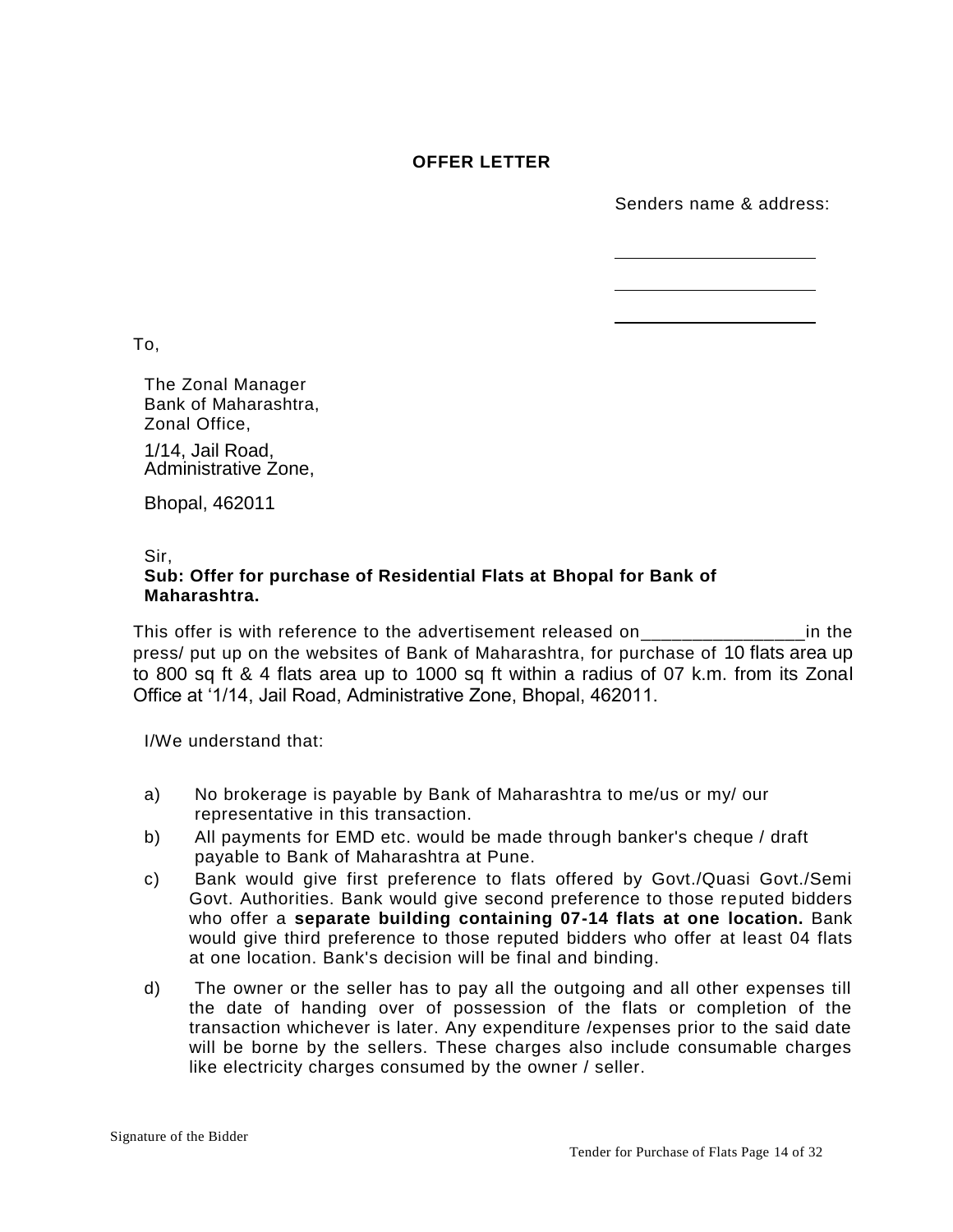As indicated in this Para, the outgoing would mean all the charges applicable or the usage of the plots/premises like society charges, all applicable property taxes, NA charges, applicable ground lease rent/ other taxes, Cess, levies, applicable water tax, applicable electricity charges, applicable security charges etc These charges would include any arrears payable/become payable to any Statutory Authority or local bodies.

- The advertisement released in this context will form part of the contract. e)
- By submitting this offer the owner/ seller has permitted Bank of Maharashtra or their representatives, with prior appointment, to inspect the plot of land offered as well as the property documents and to carry out the measurements, valuations thereof. f)

# **Technical Bid (Flats)**

| <b>PART A: GENERAL INFORMATION</b> |                                                                                                                                                                  |                               |  |
|------------------------------------|------------------------------------------------------------------------------------------------------------------------------------------------------------------|-------------------------------|--|
| Sr.No.                             | <b>Particulars</b>                                                                                                                                               | to be filled by Bidder/Vendor |  |
|                                    | Offer for ---------------------- No of Flats at                                                                                                                  |                               |  |
| $\overline{2}$                     | Details of bidder/ firm / builder<br>/owner:                                                                                                                     |                               |  |
| 2.1                                | Name of the Owner/Co./Firm, etc.:                                                                                                                                |                               |  |
| 2.2                                | Address & Phone No.:<br>FAX No. & E-mail address:                                                                                                                |                               |  |
| 2.3                                | Name of the contact person & Phone<br>No.:                                                                                                                       |                               |  |
| 2.4                                | Constitution of vendor / firm:<br>(Whether Proprietary /<br>Partnership / Pvt. Ltd. / Public<br>Ltd. / PSU etc.):<br>Name of Partners/ Directors & Phone<br>Nos. |                               |  |

#### **Name of Location for which offer is submitted:\_\_\_\_\_\_\_\_\_\_\_\_**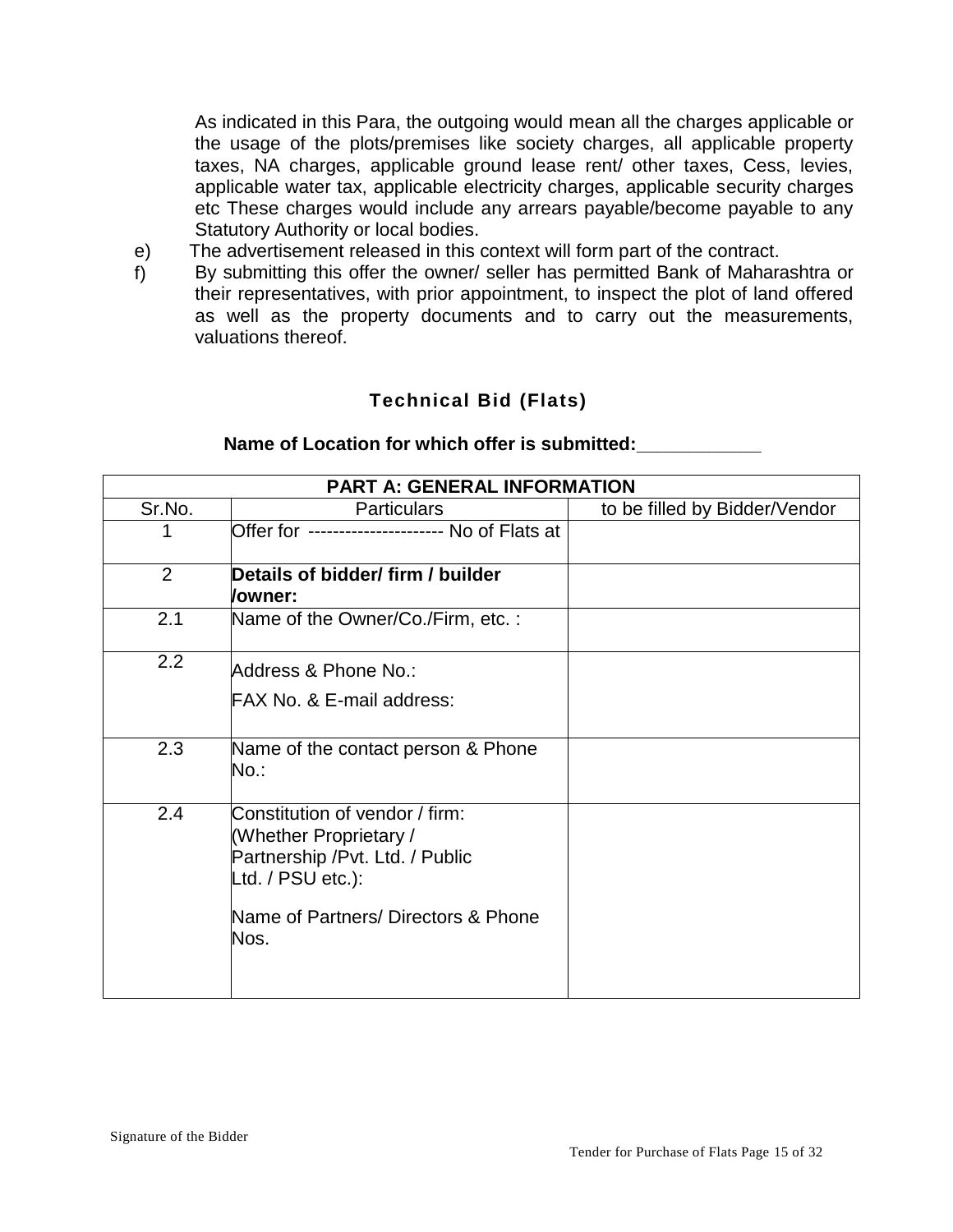| 2.5 | Copy of registered Memorandum of           |              |
|-----|--------------------------------------------|--------------|
|     | Undertaki ng/Development Agreement         |              |
|     | between Developers and the Owners          |              |
|     | in case the land does not belong to        |              |
|     | the bidder/builders:                       |              |
| 3   | Marketability of Title of the vendor:      |              |
| 3.1 | Solicitors / Advocate's name and           |              |
|     | address, Phone / FAX Nos.                  |              |
|     |                                            |              |
| 3.2 | report of the Solicitor<br>Detailed        |              |
|     | Advocate for marketability of titles is to |              |
|     | be enclosed:                               |              |
| 3.3 | Details of encumbrances, if any            |              |
|     |                                            |              |
| 4   | <b>Details of Property:</b>                |              |
| 4.1 | Name of the owner                          |              |
| 4.2 | Location & Address of the Flats            |              |
|     |                                            |              |
|     | Name of the scheme                         |              |
|     |                                            |              |
|     | Street/Sector No                           |              |
|     |                                            |              |
|     | Nearest landmark                           |              |
|     |                                            |              |
| 4.3 | Usage of property (as approved by          |              |
|     | Competent Authority)                       |              |
|     | a. Residential                             | a)           |
|     | b. Commercial                              |              |
|     | c. Residential/Commercial                  | b)           |
|     | d. Shopping Complex                        | $\mathbf{C}$ |
|     |                                            | d)           |
| 4.4 | Distance from (in k.m.)                    |              |
|     | a. Bhopal Railway and                      |              |
|     | Habibganj Railway Station                  |              |
|     | b. Bus Depot / Stand.                      |              |
|     | c. Nearest Market place                    |              |
|     | d. Nearest Police Station                  |              |
|     | e. Nearest Educational                     |              |
|     | Institution                                |              |
|     | <b>Nearest Bank</b><br>f.                  |              |
|     | g. Nearest Hospital                        |              |
|     | h. Nearest Post Office                     |              |
|     | Airport<br>i.                              |              |
|     |                                            |              |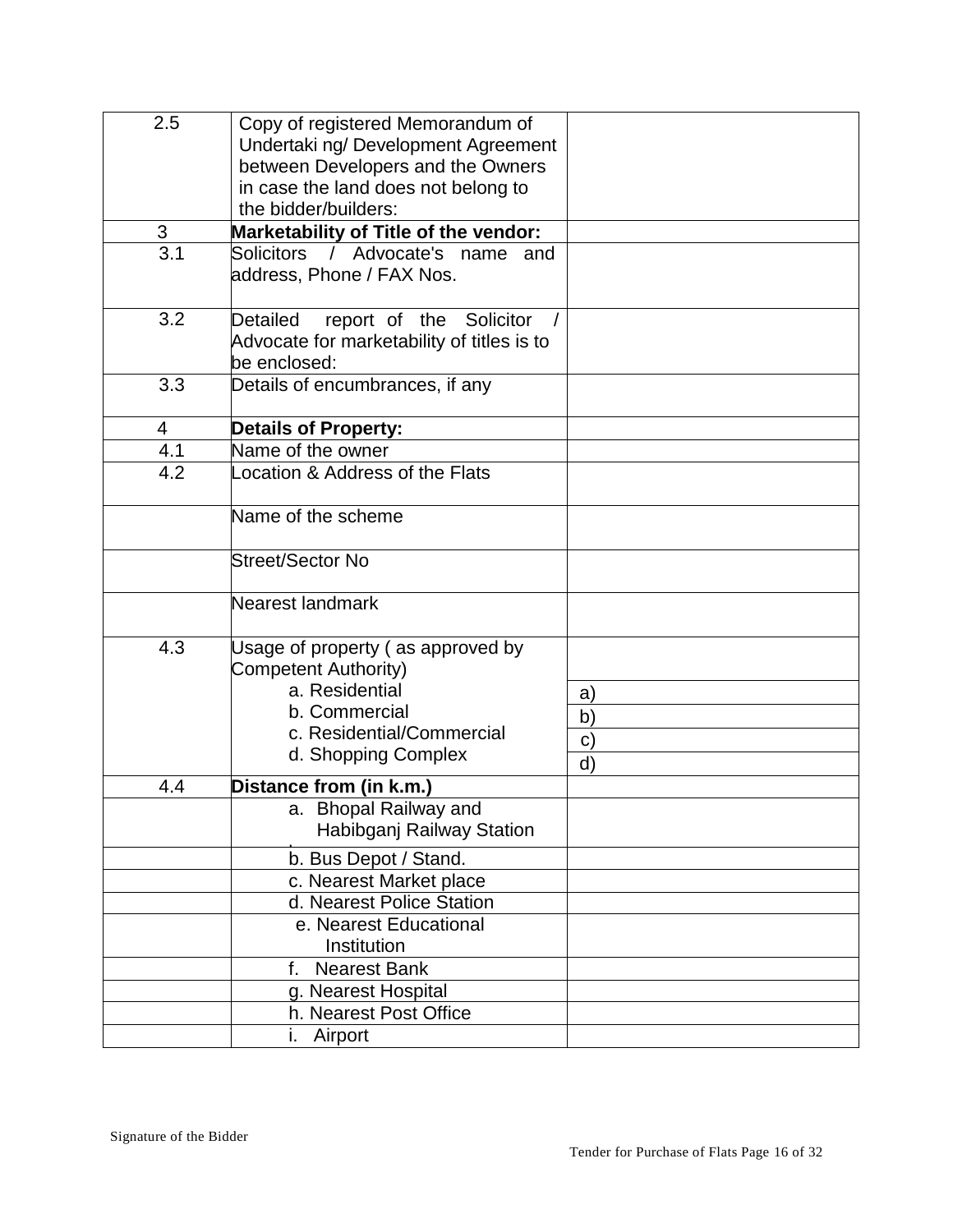| 4.5  | Details of locality -                    |                    |
|------|------------------------------------------|--------------------|
|      | Type of locality                         |                    |
|      | a. Residential                           | $ {\rm a})$        |
|      | b. Commercial                            | $ {\rm b})$        |
|      | c. Shopping Complex                      |                    |
|      | d. Industrial                            | c)                 |
|      | e. Slum                                  | d)                 |
|      |                                          | $\ket{\mathrm{e}}$ |
| 4.6  | Whether the locality is free from        |                    |
|      | special hazards like fire, flood, etc.   |                    |
| 4.7  | Whether the locality has protection      |                    |
|      | from adverse influence such as           |                    |
|      | Encroachments, unauthorized              |                    |
|      | hutments, Industrial nuisance, smoke,    |                    |
|      | dust, noise, etc.                        |                    |
|      | <b>PART B: TECHNICAL INFORMATION</b>     |                    |
| 5    | <b>BUILDING</b>                          |                    |
| 5.1  | Type of Building:                        |                    |
|      | (Residential/Commercial)                 |                    |
| 5.2  | <b>Type of Construction (Load</b>        |                    |
|      | Bearing/RCC/Steel framed)                |                    |
| 5.3  | Type of Foundation (Structure should     |                    |
|      | be designed to take care of              |                    |
|      | earthquake intensity applicable for      |                    |
|      | the area)                                |                    |
| 5.4  | Whether the proposal is for sale of      |                    |
|      | residential flats in multi-storied       |                    |
|      | building.                                |                    |
| 5.5  | No. of Floors and height of each floor   |                    |
|      | including Basement, if any               |                    |
| 5.6  | Clear floor height from floor to ceiling |                    |
| 5.7  | No. of Flats on each floor               |                    |
| 5.8  | No. of Flats in the building             |                    |
| 5.9  | Total No. of Flats offered (floor-wise   |                    |
|      | & flat numbers)                          |                    |
|      |                                          |                    |
| 5.10 | Area of premises offered per flat :      |                    |
|      | Super Built-Up area                      | sq.ft.             |
|      | Built up area                            | sq.ft.             |
|      | Carpet area                              | sq.ft.             |
|      | Tenderers are advised in their           |                    |
|      | own interest not to leave any of the     |                    |
|      | aforesaid columns blank under any        |                    |
|      | circumstances. Tenderers are             |                    |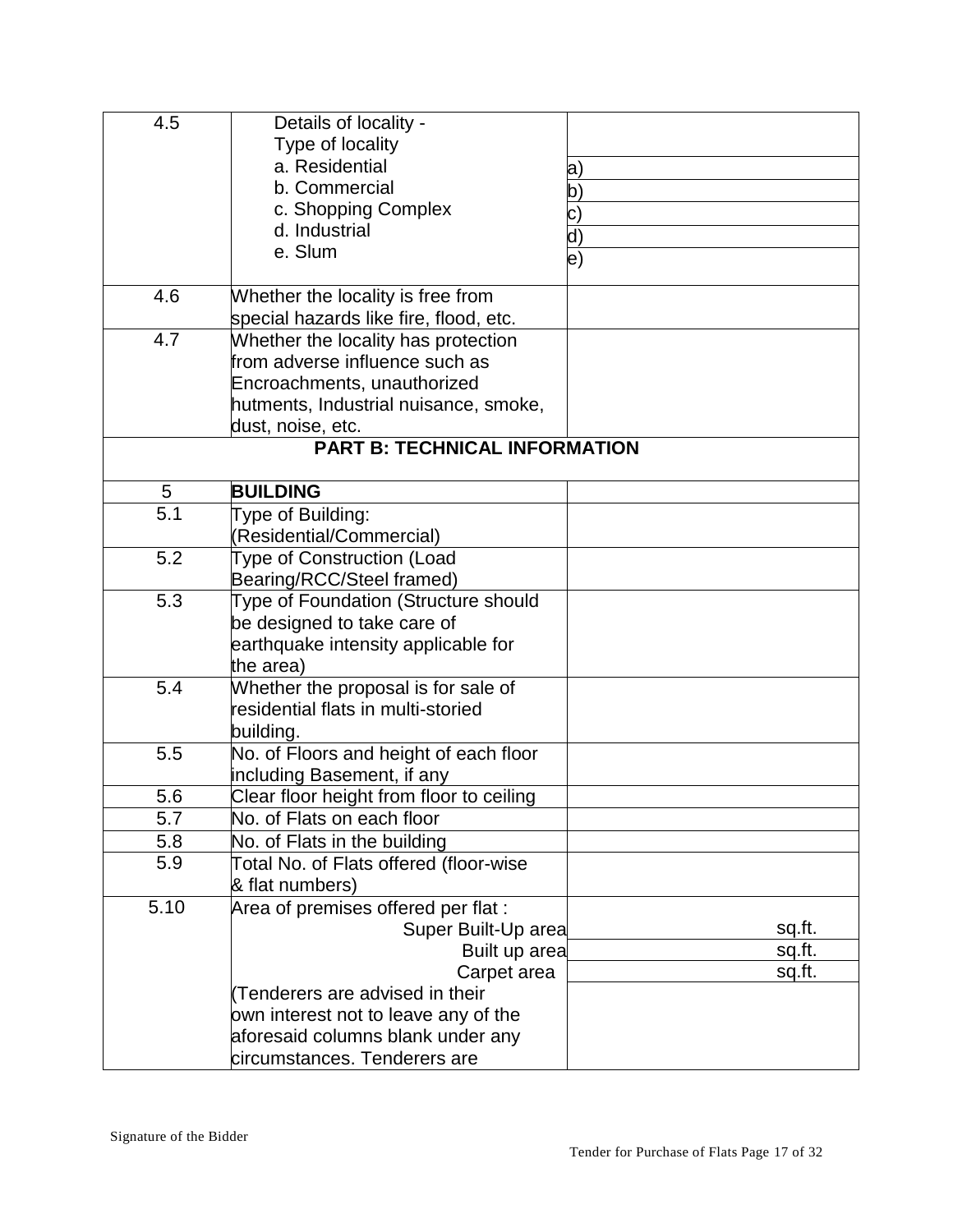|                | required to enclose layout plans of<br>the flats on offer.) |        |
|----------------|-------------------------------------------------------------|--------|
| 5.11           | List of common areas included for the                       |        |
|                |                                                             |        |
|                | purpose of commuting super built up                         |        |
|                | area and its percentage to                                  |        |
|                | : Carpet area                                               |        |
|                | : Built up area                                             |        |
| 6              | <b>CARPET AREA DETAILS</b>                                  |        |
| 6.1            | Total Area of flat                                          | sq.ft. |
| 6.2            | Details of rooms                                            |        |
|                | Dimension:                                                  |        |
|                | Area (Carpet) (in sq.ft.)                                   |        |
|                | a. Hall Dining room                                         |        |
|                | b. Bedroom - 1                                              |        |
|                | Bedroom - 2                                                 |        |
|                |                                                             |        |
|                | c. Kitchen                                                  |        |
|                | d. Study                                                    |        |
|                | e. Toilet                                                   |        |
|                | f. No<br>of<br><b>Bath/Toilet</b><br>(mention               |        |
|                | combined or separate) & area                                |        |
|                | g. Passages.                                                |        |
| $\overline{7}$ | <b>CONSTRUCTION SPECIFICATIONS / MATERIALS USED</b>         |        |
|                | (separate Annexure may be used)                             |        |
|                | a. Floor                                                    |        |
|                |                                                             |        |
|                | b. Internal Walls                                           |        |
|                |                                                             |        |
|                | c. External Walls                                           |        |
|                | d. Doors/Windows                                            |        |
|                |                                                             |        |
|                | e. Kitchen                                                  |        |
|                | f. Bathroom                                                 |        |
|                | Please specify no. of WC/Bath.                              |        |
|                | whether master bedroom is                                   |        |
|                | attached with WC/Bath.                                      |        |
|                |                                                             |        |
|                | g. Dado in Kitchen and wall                                 |        |
|                | tiles in bathroom (also                                     |        |
|                | mention height of dado)                                     |        |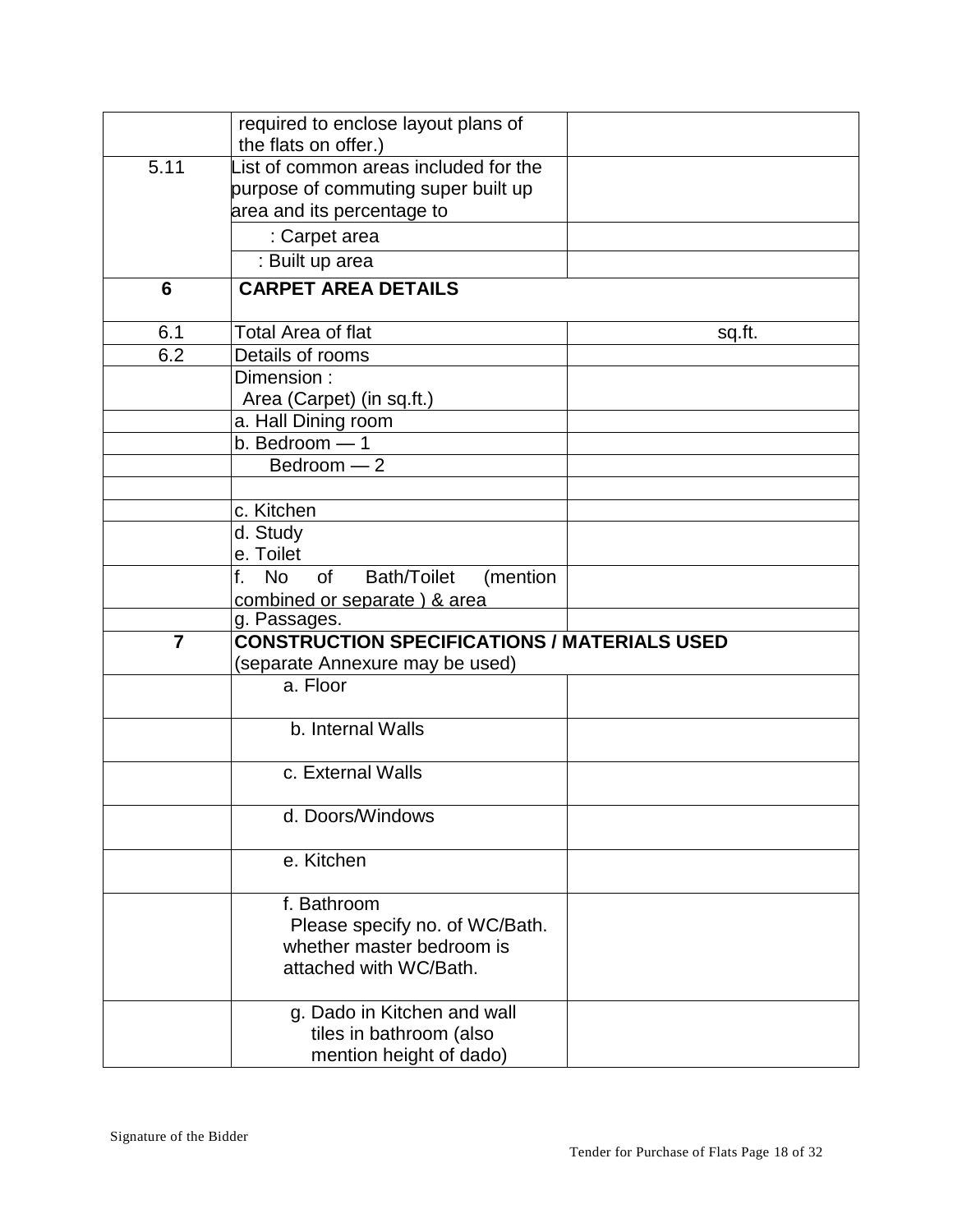|       | h. Electrical Fittings,                         |  |
|-------|-------------------------------------------------|--|
|       |                                                 |  |
|       | i.<br>Sanction of electricity                   |  |
|       | load per flat (3                                |  |
|       | phase/single phase)                             |  |
|       |                                                 |  |
|       | Separate meter installed per<br>j.              |  |
|       | flat                                            |  |
|       |                                                 |  |
|       | k. No of balconies with area                    |  |
|       |                                                 |  |
|       | L. No of Terrace with area                      |  |
|       | Whether the terrace is covered                  |  |
|       | <u>or open to sky.</u>                          |  |
|       | M. No of Car Park & area                        |  |
|       | Whether car park is covered or                  |  |
|       | open.                                           |  |
| 7.1   | AGE / CONDITION OF THE CONSTRUCTION / BUILDING  |  |
|       |                                                 |  |
| 7.1.1 | Newly constructed within 2 years                |  |
|       | (Completion and Occupation                      |  |
|       | certificate with date to be enclosed)           |  |
| 7.1.2 | Old construction - Mention year of              |  |
|       | completion (OC / CC to be enclosed)             |  |
| 7.1.3 | <b>Under construction (Mention</b>              |  |
|       | stage of construction)                          |  |
| 7.1.4 | Time period required to complete                |  |
|       | the construction, in case it is under           |  |
|       | construction (state No of months to             |  |
|       | complete)                                       |  |
| 7.1.5 | Whether structural stability certificate        |  |
|       | enclosed (Certificate shall be from             |  |
|       | Licensed<br><b>Structural</b><br>Engineer<br>0f |  |
|       | Municipal Corporation)                          |  |
| 7.1.6 | <b>Likely date of possession</b>                |  |
|       |                                                 |  |
| 8     | Details of Boundaries and adjacent buildings    |  |
| 8.1   | Boundary of the property                        |  |
|       | a. North                                        |  |
|       | b. East                                         |  |
|       | c. South                                        |  |
|       | d. West                                         |  |
|       |                                                 |  |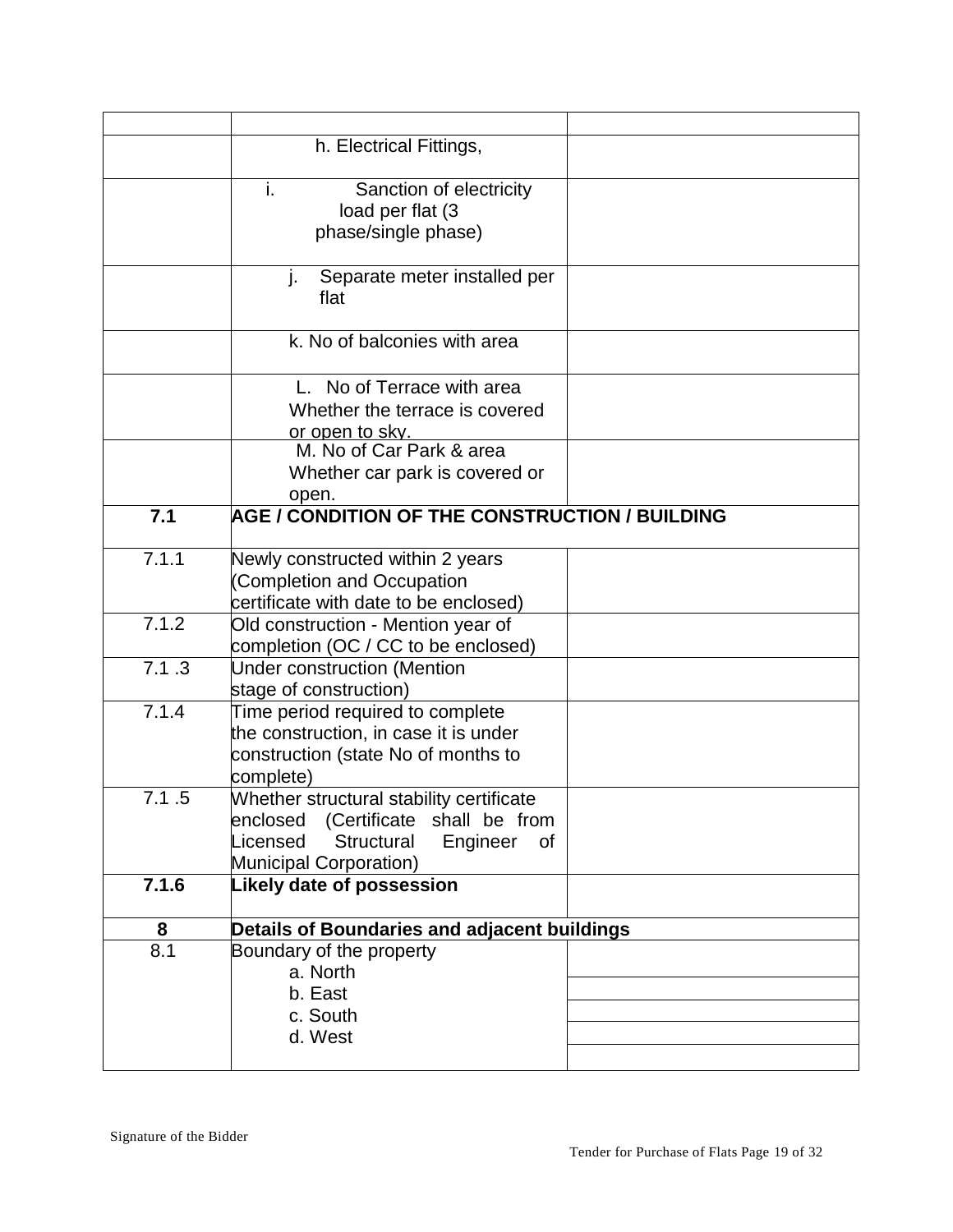| 9   | <b>AMENITIES PROVIDED (IN THE FLAT-Mention make &amp; Nos.</b>                        |                |                              |
|-----|---------------------------------------------------------------------------------------|----------------|------------------------------|
|     | a. Fans                                                                               | Nos.           | Make                         |
|     | b. Geysers                                                                            | Nos.           | Make                         |
|     | c. Wardrobes                                                                          | <b>No</b>      |                              |
|     | d. Exhaust Fans                                                                       | Nos.           | Make                         |
|     | e. Electrical Fittings<br>- Tube lights etc.                                          | Nos.           | Make                         |
|     | f. Washbasins and mirrors                                                             | <b>Nos</b>     |                              |
|     | g. Shower in bathroom<br>/ bathtubs                                                   | Nos.           | Make                         |
|     | h. Any other facility like<br>intercom / telephone / dish<br>antenna / internet, etc. |                |                              |
|     | i. Details of<br>internal                                                             |                |                              |
|     | j.<br>Details of security<br>arrangements                                             |                |                              |
| 9.1 | <b>COMMON FACILITIES PROVIDED (Give details)</b>                                      |                |                              |
|     | a. No of Car Parking                                                                  | <b>Nos</b>     | Reserved / Open              |
|     | b. Scooter parking                                                                    | <b>Nos</b>     | Reserved / Open              |
|     | c. Power / Electricity                                                                | available      | Adequate and available / Not |
|     | d. Water supply                                                                       | Provided / Not |                              |
|     | Municipal                                                                             | provided Yes/  |                              |
|     | <b>Corporation Bore well</b>                                                          | No Yes/No      |                              |
|     | <b>Overhead Tank</b>                                                                  | Give Capacity  |                              |
|     | e. Lifts and their nos., if any                                                       |                |                              |
|     | Generator back up for lift & for<br>emergency                                         |                |                              |
|     | g. Anti lightening device                                                             |                |                              |
|     | h. Security arrangements (fire-<br>fighting/anti-burglary device etc.)                |                |                              |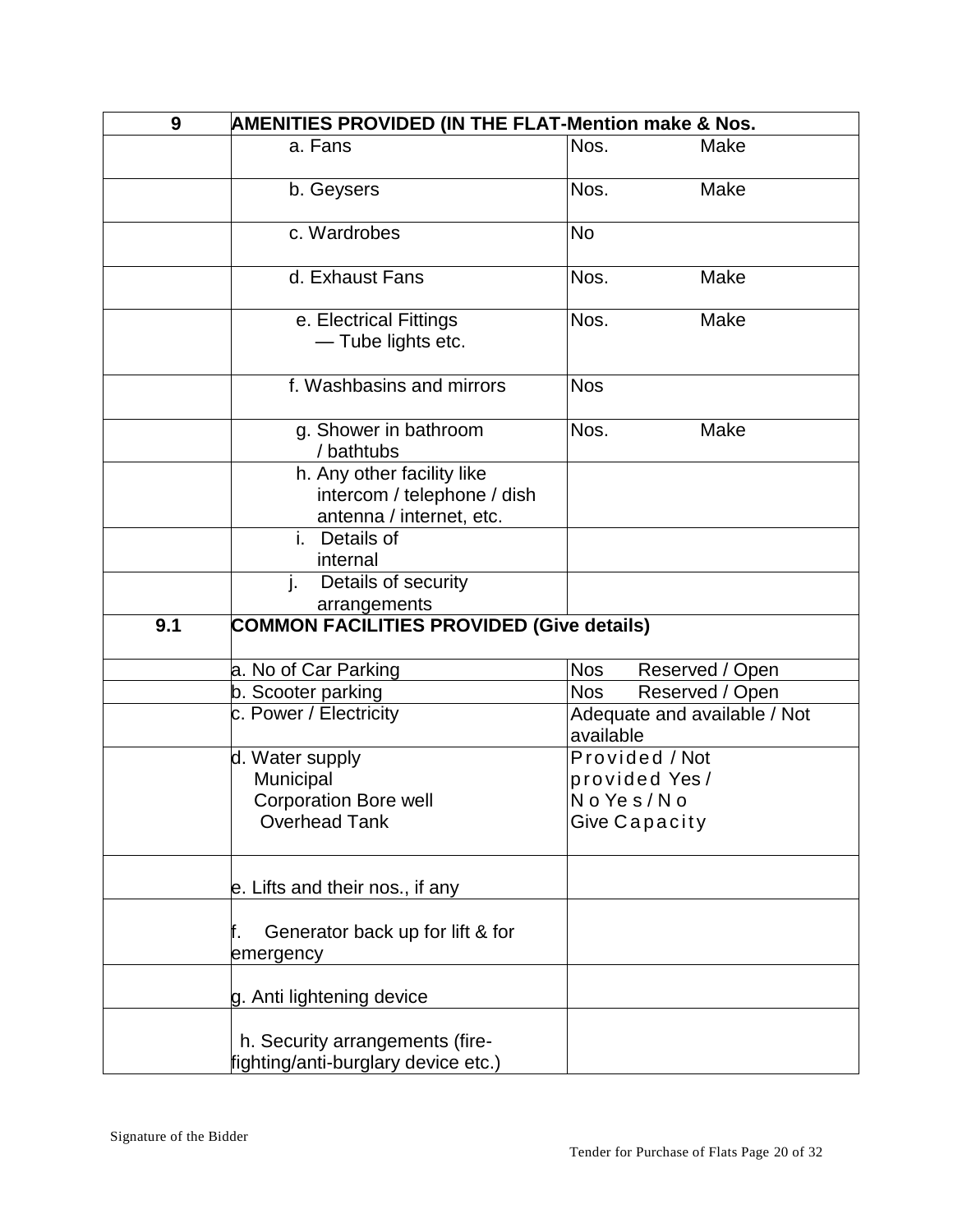|       | i. Proper sanitary / sewerage system                                                                            |                        |
|-------|-----------------------------------------------------------------------------------------------------------------|------------------------|
|       | (Whether sewerage is connected to<br>NMC system?)                                                               |                        |
|       | j. Any other                                                                                                    |                        |
| 9.2   | DETAILS OF PLANS / BLUE PRINTS /                                                                                | <b>SANCTIONED PLAN</b> |
| 9.2.1 | Whether the plan of the property is<br>by Competent Authority<br>sanctioned<br>(NMC)                            |                        |
| 9.2.2 | If sanctioned, please enclose copy of<br>approved land / site plans                                             |                        |
| 9.2.3 | Names & Address / Phone No. of<br>Architect                                                                     |                        |
| 9.3   | IF THE PLANS ARE NOT SANCTIONED                                                                                 |                        |
| 9.3.1 | Give reasons                                                                                                    |                        |
| 9.3.2 | How much time will be taken to obtain<br>sanction                                                               |                        |
| 9.3.3 | there any deviation from<br>ls<br>the<br>sanctioned plan                                                        |                        |
| 9.3.4 | Can these deviations be regularized?                                                                            |                        |
| 10    | <b>PROVISION FOR PROPER ARRANGEMENT OF FIRE SAFETY</b>                                                          |                        |
| 10.1  | Are the safety measures taken?                                                                                  |                        |
| 10.2  | If yes, give details of arrangements                                                                            |                        |
| 10.3  | Is "No Objection Certificate" obtained /<br>Secured<br>from<br>the<br>fire<br>control<br>authorities?(Fire NOC) |                        |
| 10.4  | produce proof/copies<br>lf<br>0f<br>yes,<br>certificates                                                        |                        |
| 11    | <b>COMPLETION / OCCUPANCY CERTIFICATE (for ready</b><br>possession flats)                                       |                        |
| 11.1  | completion /<br>occupancy<br>Whether<br>certificate is issued by the competent<br>authority                     |                        |
| 11.2  | Designation of the authority which has<br>issued the completion / occupation<br>certificate                     |                        |
| 11.3  | certified<br>the<br>Enclose<br>copy of<br>a<br>completion / occupation certificate                              |                        |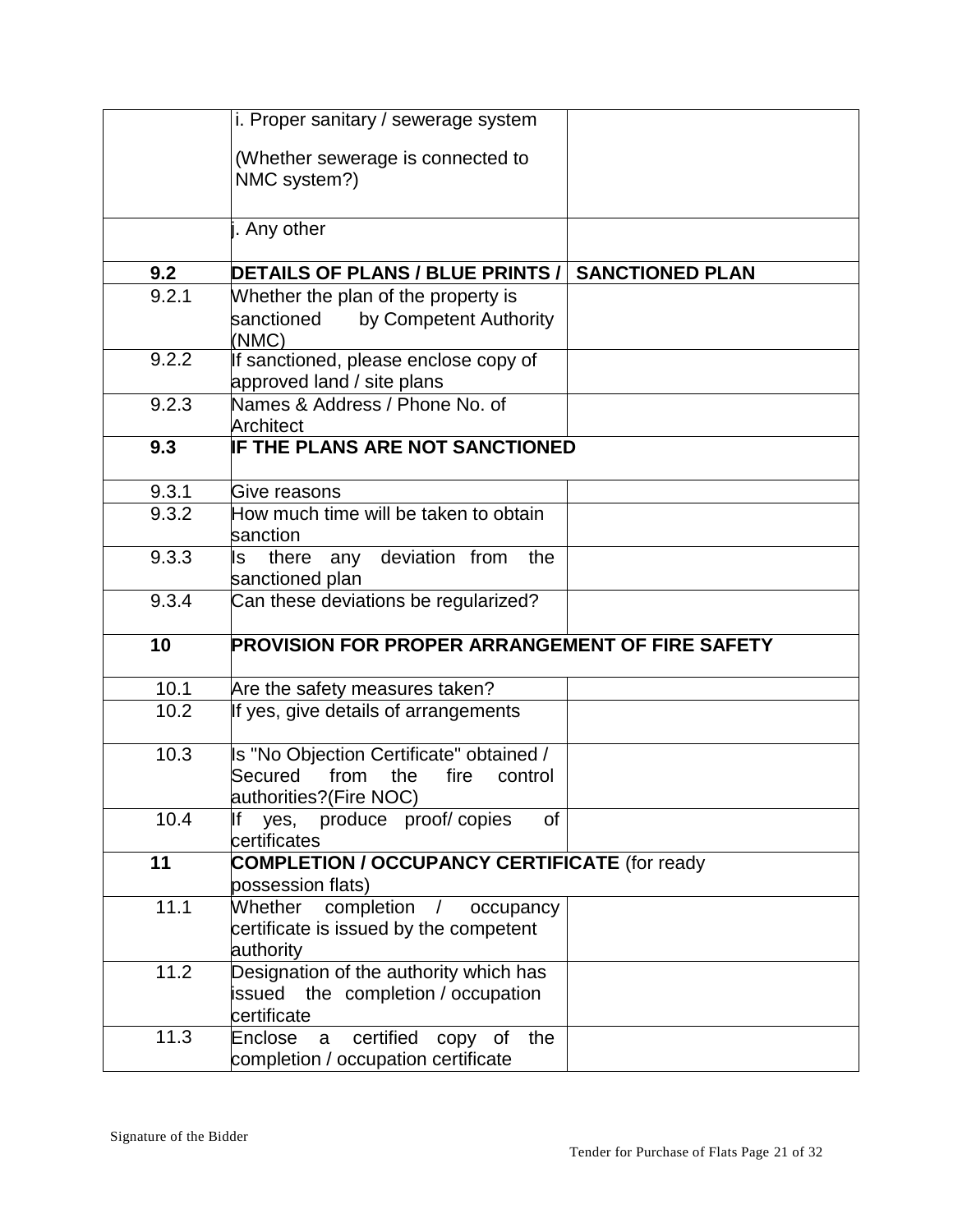| 11.4   | For flats under construction, state                                   |        |
|--------|-----------------------------------------------------------------------|--------|
|        | whether "Commencement certificate" is                                 |        |
|        | obtained from PMC. If yes enclose copy                                |        |
|        | thereof.                                                              |        |
|        | <b>Taxes</b>                                                          |        |
| $11.5$ | <b>Amount of Municipal Taxes (assessed)</b>                           |        |
| 11.6   | Whether property tax for the year 2013-                               |        |
|        | 14 is paid. If so attach tax bill.                                    |        |
| 11.7   | Are there any arrears of Tax?                                         |        |
| 12     |                                                                       |        |
| 12.1   | <b>Tenure of the land</b>                                             |        |
|        | a. Freehold                                                           |        |
|        | b. Leasehold                                                          |        |
|        | c. If leasehold, give residual                                        |        |
|        | period of lease and name of                                           |        |
|        | the title holders                                                     |        |
|        | d. Annual lease rent & amount                                         |        |
| 12.2   | Size of the plot                                                      |        |
|        | a. Frontage in rft.                                                   |        |
|        | b. Depth in rft.                                                      |        |
| 12.3   | Area of the plot                                                      | sq.ft. |
|        | a. Coverage area (ground coverage)                                    | sq.ft. |
|        |                                                                       |        |
|        | b. Open area                                                          | sq.ft. |
|        |                                                                       |        |
| 12.4   | Topography of the land / site                                         |        |
|        | a. Level                                                              |        |
|        | b. Undulated                                                          |        |
|        | c. Slopping                                                           |        |
|        | d. Low laying or raised                                               |        |
| 12.5   | Source of water supply to the building                                |        |
| 12.6   |                                                                       |        |
|        | establishment<br>Any<br>easements                                     |        |
|        | regarding right of way / passing for<br>mains of water / electricity. |        |
| 12.7   | Does the site or portion fall within                                  |        |
|        | railway<br>$\sqrt{2}$<br>National Highway<br>and                      |        |
|        | whether underground cable traverse                                    |        |
|        | the site                                                              |        |
| 12.8   | Plan of the land / site to be<br>Site                                 |        |
|        | enclosed                                                              |        |
| 12.9   | Are High Tension cables passing                                       |        |
|        | through the plot?                                                     |        |
|        |                                                                       |        |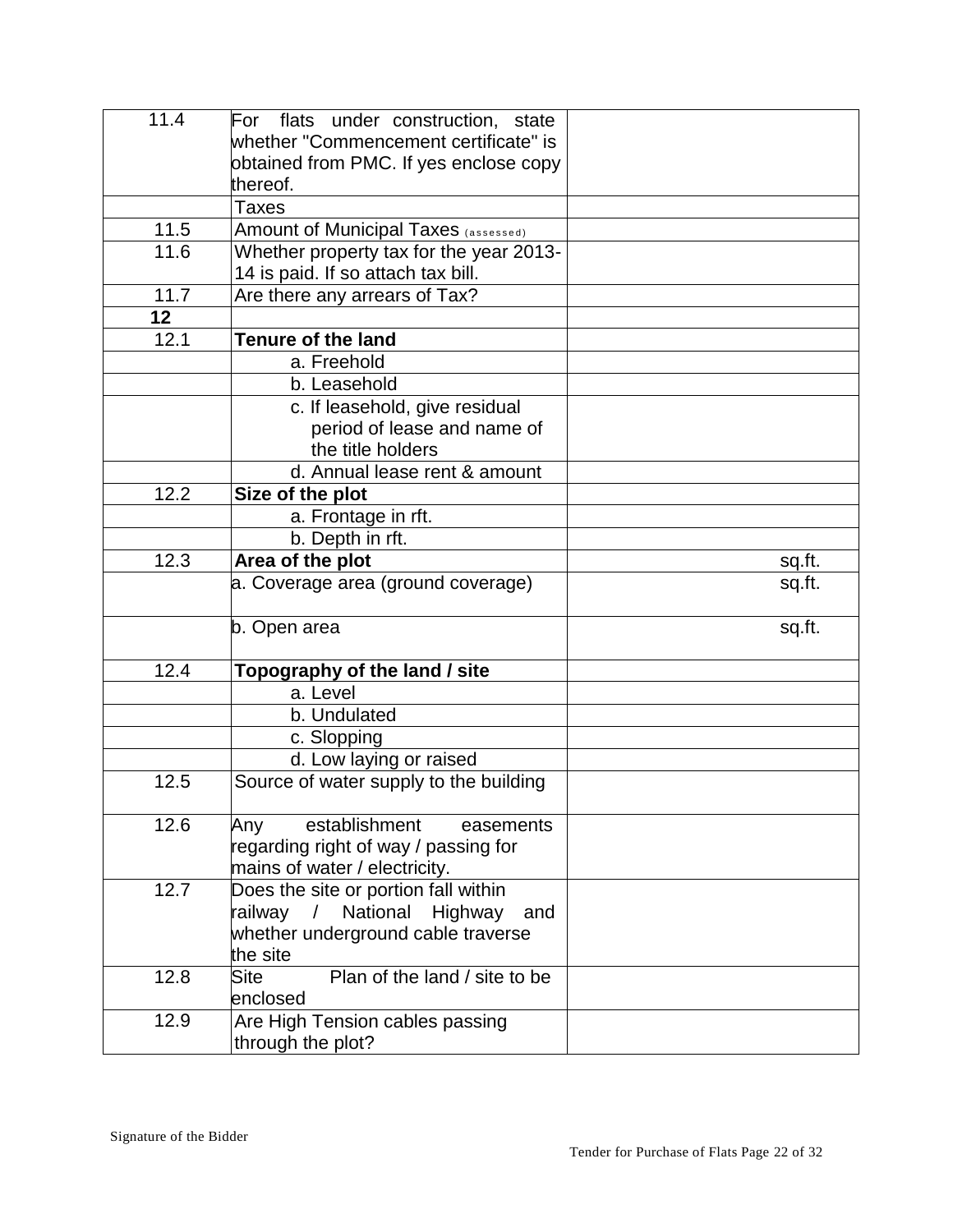| 13     | <b>OTHER INFORMATION</b>                   |                                      |
|--------|--------------------------------------------|--------------------------------------|
| 13.1   | Whether readymade flats have been          |                                      |
|        | constructed and sold by the builder to     |                                      |
|        | any Government / Semi-Government           |                                      |
|        | Institutions / Financial Institutions etc. |                                      |
|        | the past? If so names and<br>ın            |                                      |
|        | addresses of such clients and total        |                                      |
|        | cost & date of such sales to each          |                                      |
|        | client to be given.                        |                                      |
| 13.2   | No. of years in the construction line      |                                      |
|        |                                            |                                      |
| 13.2.1 | Last 3 years turnover                      | Turnover in Rs (Lac)<br>Year<br>2011 |
|        |                                            | 2012<br>2013                         |
| 13.2.2 | Details of last 5 projects completed       |                                      |
|        | Date of commencement                       |                                      |
|        | Date of completion                         |                                      |
|        | <b>Total value</b>                         |                                      |
|        |                                            |                                      |
|        |                                            |                                      |
|        |                                            |                                      |
|        |                                            |                                      |
| 13.3   | Name and address of the bankers            |                                      |
|        |                                            |                                      |
| 13.4   | Structural Consultant<br>of the<br>Name    |                                      |
|        | with<br>license<br>number, Address<br>&    |                                      |
|        | Phone No.                                  |                                      |
| 13.5   | Any other information<br>not covered       |                                      |
|        | above/Other remarks, if any.               |                                      |
|        |                                            |                                      |
|        |                                            |                                      |
| 14     | <b>LIST OF ANNEXURES:</b>                  |                                      |
|        | (attached separate sheet if space is       |                                      |
|        | found insufficient)                        |                                      |
|        | Certified true copies of following:        |                                      |
|        | Copy of sanctioned plan and layout.<br>a)  |                                      |
|        | Site plan copy.<br>b)                      |                                      |
|        | Copy of title investigation and<br>C)      |                                      |
|        | Search Report along with copy of Title     |                                      |
|        | Deed documents.                            |                                      |
|        | <b>Commencement Certificate from</b><br>d) |                                      |
|        | competent authority. Completion            |                                      |
|        | Certificate/Occupancy<br>Certificate<br>if |                                      |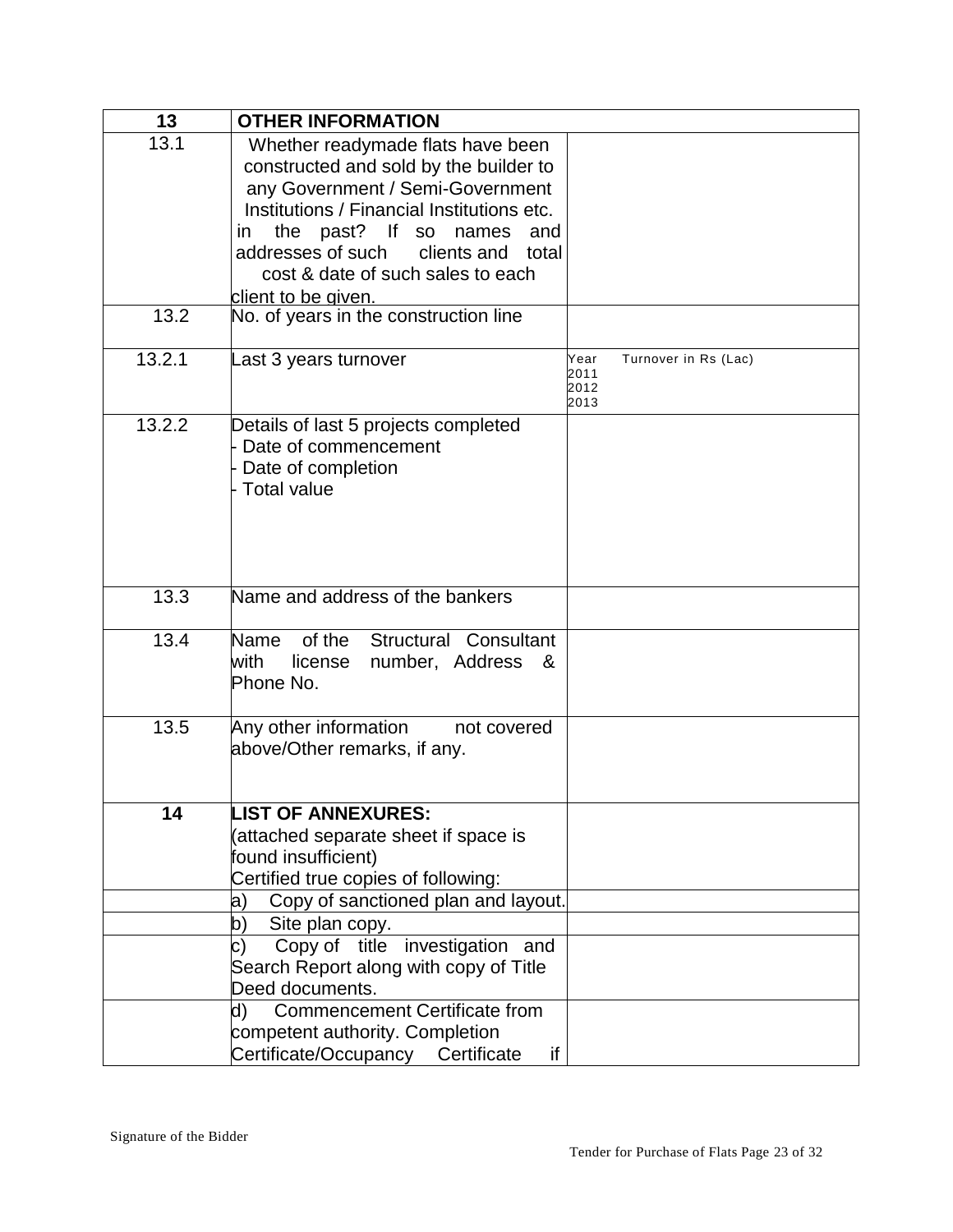| Building is ready for possession.                                                                                                    |  |
|--------------------------------------------------------------------------------------------------------------------------------------|--|
| e) Structural Stability Certificate from<br>licensed structural engineer<br><b>of</b><br>Municipal Corporation / Local<br>authority. |  |
| f)<br>NOC from the Society, in case<br>offered flat is in old building.                                                              |  |
| g) All original chain documents<br>pertaining to the flats/property                                                                  |  |
| h) No Dues Certificate / NOC from the<br><b>concerned Society</b>                                                                    |  |
| i)<br>Registered MoU /Development<br>agreement between bidder & the                                                                  |  |
| owner in case land is not owned by<br>the bidder.                                                                                    |  |
| j) NOC from Fire Department.                                                                                                         |  |

#### **Certificate from the Owner/s**

| I/We            | (Name) M/s.                                                                                      |           |
|-----------------|--------------------------------------------------------------------------------------------------|-----------|
| as described at | (Name/Company/ Body/Firm) hereby certify that I/we are the owners of the ----------------- flats |           |
|                 |                                                                                                  | (Address) |

**and are in actual possession thereof & legally entitled to sell the flats offered.**

**I/We hereby, confirm that there is no litigation pending in any court of law or with any quasi judicial authority or any other authority in respect of flats offered by me/us**

**Signature of the Owner**

**I/We confirm that I/we have gone through the procedure Bank is going to follow in this case and I/we are agreeable for the same and it is binding on me/us.**

**Signature of the Owner**

**I / We declare that the information furnished above is true and correct and conforms to the Bank's specifications.**

**Signature of Owner**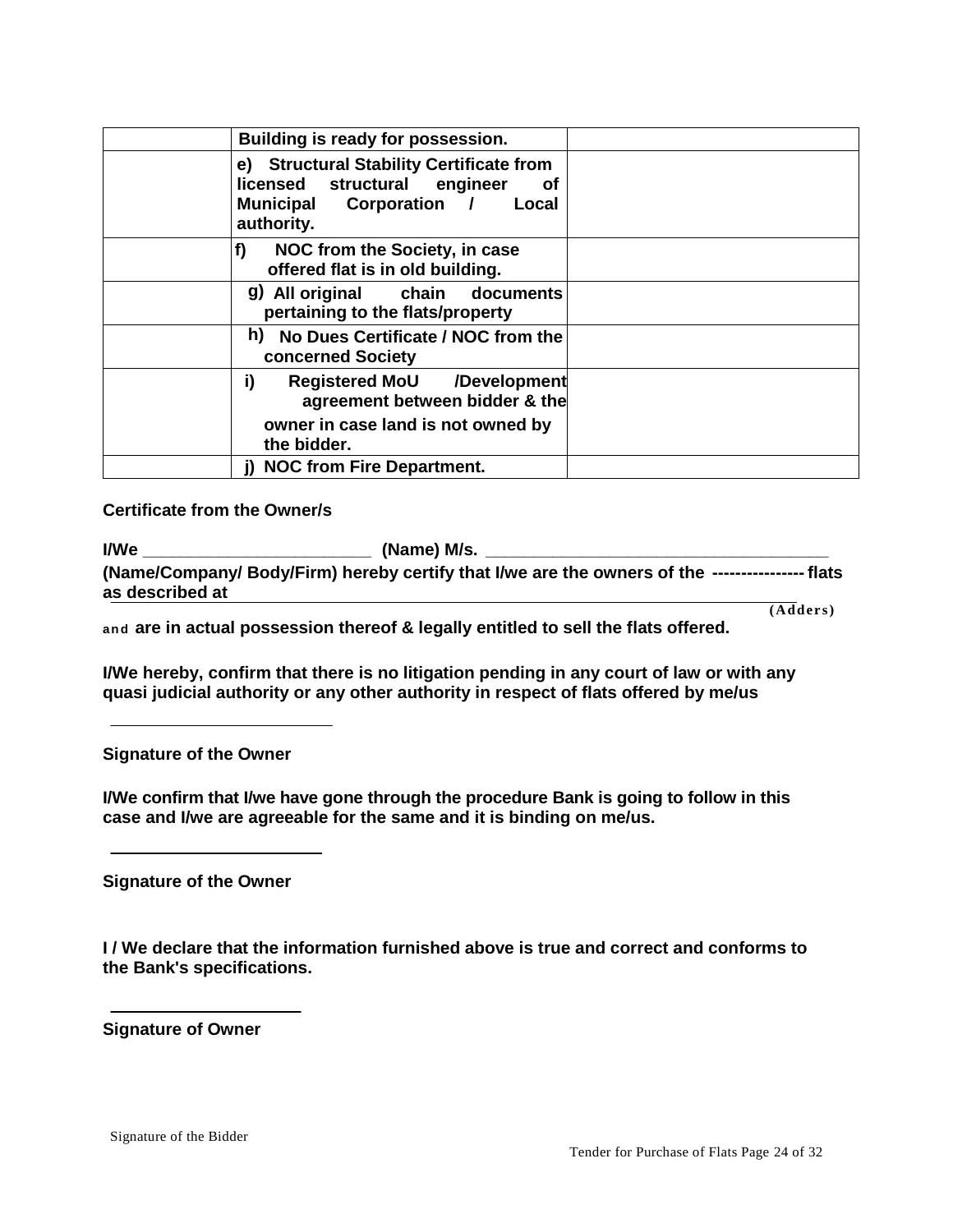#### **I/We further declare, confirm and undertake:**

(a) To provide structural stability certificate from a qualified Architect/Chartered Engineer when called for.

(b) That the flats have clear marketable title and the property is free from all court cases, litigation and is free from any kind of dispute of any nature.

(c) That the flats if mortgaged, required NOC would be provided to the satisfaction of the Bank and their solicitors. The process and payment terms as suggested by the Bank and their solicitors will be followed to effectively transfer/assign the flats to the Bank.

(d) That the flats will be delivered mortgage free, if mortgaged, at the time of registration.

(e) That the drafts of all documentation which may be finalized by the Bank and its solicitors/lawyers shall be final and binding on me/us.

(f) That all the outgoing and other expenses will be borne by the Bank from the date of handing over of possession of the flats on conclusion of the sale transaction, whichever is later. Any expenditure/expenses prior to the said date will be borne by me/us.

(g) To furnish the No Dues Certificate / NOC from the concerned Society, at my/our cost.

(h) That the transfer expenses or any other charges or contributions or outgoings and all other expenses demanded by and / or payable for transfer of the offered flats to the Society, or to any other entity/authorities etc. shall be borne and paid by me/us alone.

(i) I/We am/are aware that the Bank is not bound to accept the lowest /or any/ or all the Tenders and will not be required to give any reason for rejecting any Tender.

(j) That the car parking (whether covered or stilt or open or both) would be as per the measurement at site and would be incorporated in the sale deed before execution of the sale deed or a letter authorizing the said use will be provided by <sup>U</sup>S.

(k) The tender form which is downloaded from the website has not been changed or corrected in any manner, and on the conditions as appearing in the original will be treated as valid.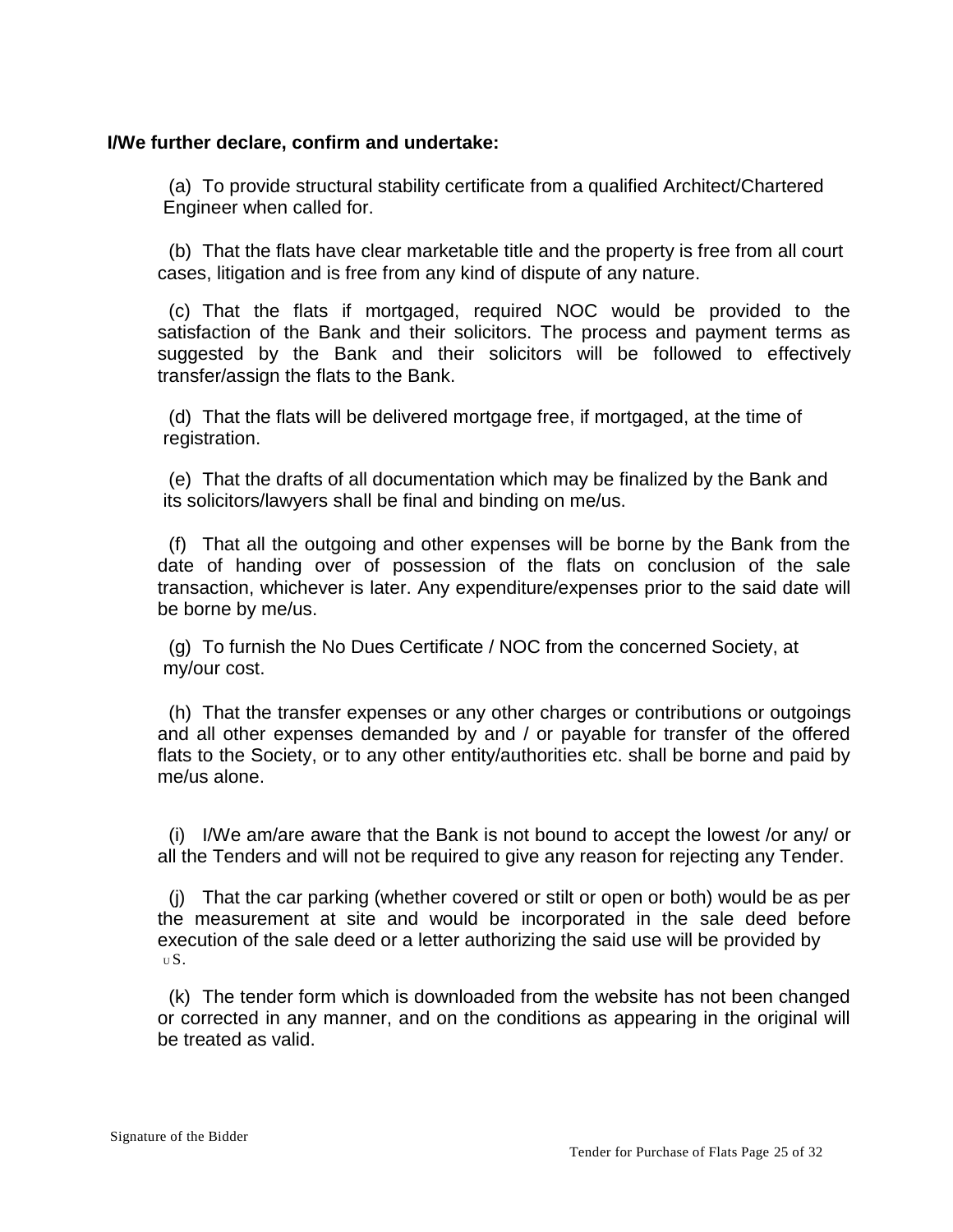(I) That all the terms and conditions specified in this Tender Form are acceptable to me/us and that all the required details have been furnished in the appropriate blank places.

(m) That there is no mention of any financial details in Technical Bid or anywhere else other than Financial Bid, and that there are no technical and commercial conditions in Financial Bid.

(n) That the following documents as per the requirement of the Bank or its solicitors will be provided :

- x Sale deed or any other title documents through which the offered flats was purchased by me/us earlier.
	- x All original chain documents pertaining to the flats/property.
- x Receipt of payment of latest Society charges, Electricity Bill and any other charges.
- xNon-encumbrance Certificate and any other document required for effective transfer of the flats/property to the Bank.

(o) My/our offer is open for acceptance for a period of 180 days months from the date of opening of financial bids.

(p) I/We, the undersigned am/are submitting this offer (in a sealed envelope No.IV duly super scribed and as per the directions given in the instructions/tender document) for offering the subject flat by dropping the same in the Tender Box kept at Bank of Maharashtra, Zonal Office. I am/We are aware that the offers will be opened at 3.30 p.m. on the said date (21/04/2014) and I am/We are invited to be present at the time of tender opening.

(q) There are 13 pages in Technical Bid and I have signed on each page, apart from Tender documents and financial bid.

**Place:** 

**Date:**

**SIGNATURE OF OWNER/ VENDOR WITH SEAL** Name of the signatory: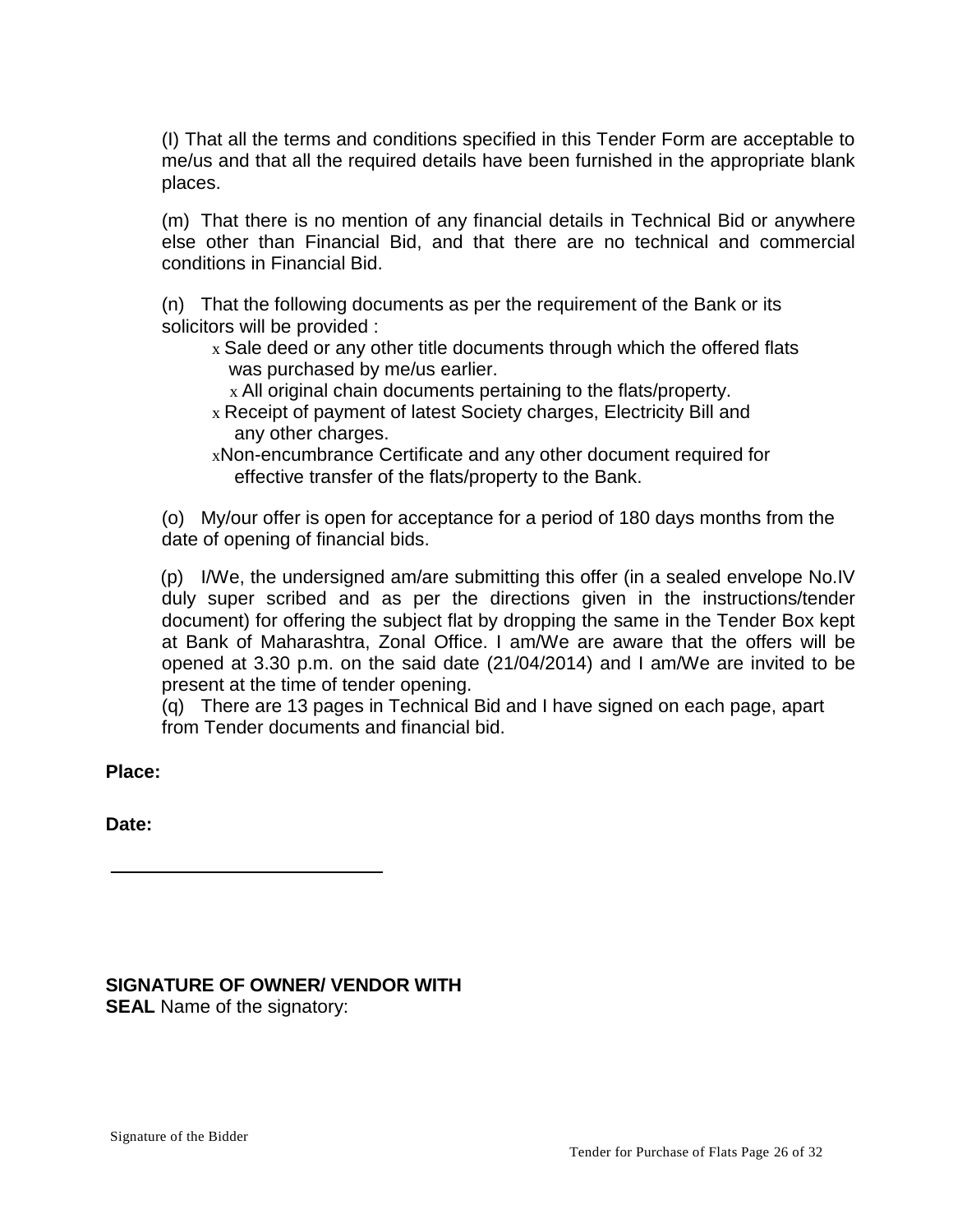#### **(on stamp paper of Rs.100/- and duly notarized) IRREVOCABLE UNDERTAKING**

To,

The Zonal Manager Bank of Maharashtra, Zonal Office,

1/14, Jail Road, Administrative Zone,

Bhopal, 462011 Pursuant to your advertisement in \_\_\_\_\_\_\_\_\_\_dated \_\_\_\_\_\_\_\_\_\_\_ & up loaded on Bank's Website for purchase of flats in Bhopal, I / we submit my / our offer, offering \_\_\_\_\_\_\_\_\_\_\_\_\_\_\_ Flats situated at\_\_\_\_\_\_\_\_\_\_\_\_\_\_\_ in the building by name strictly in terms of your advertisement. The offer is valid for minimum 180 days from the date of opening of Financial Bid. I/We, in consideration of your agreeing to process and consider our proposal, irrevocably undertake that during the currency of my / our offer, I / we will not withdraw or modify the offer in terms of price quoted or in terms of other terms and conditions on which the offer is made. As the Bank has invested good amount of money and time for processing my / our proposal, in the event of my / our committing default of this undertaking, for any reason whatsoever, I/We hereby further undertake to pay Bank of Maharashtra liquidated damages equivalent to 1% of my / our offer price subject to maximum of Rs.5 lac.

| This undertaking is executed on this | day of | 2014. |
|--------------------------------------|--------|-------|
| Signature                            |        |       |
| Seal Name                            |        |       |
| Address                              |        |       |

NOTARY SEAL & SIGN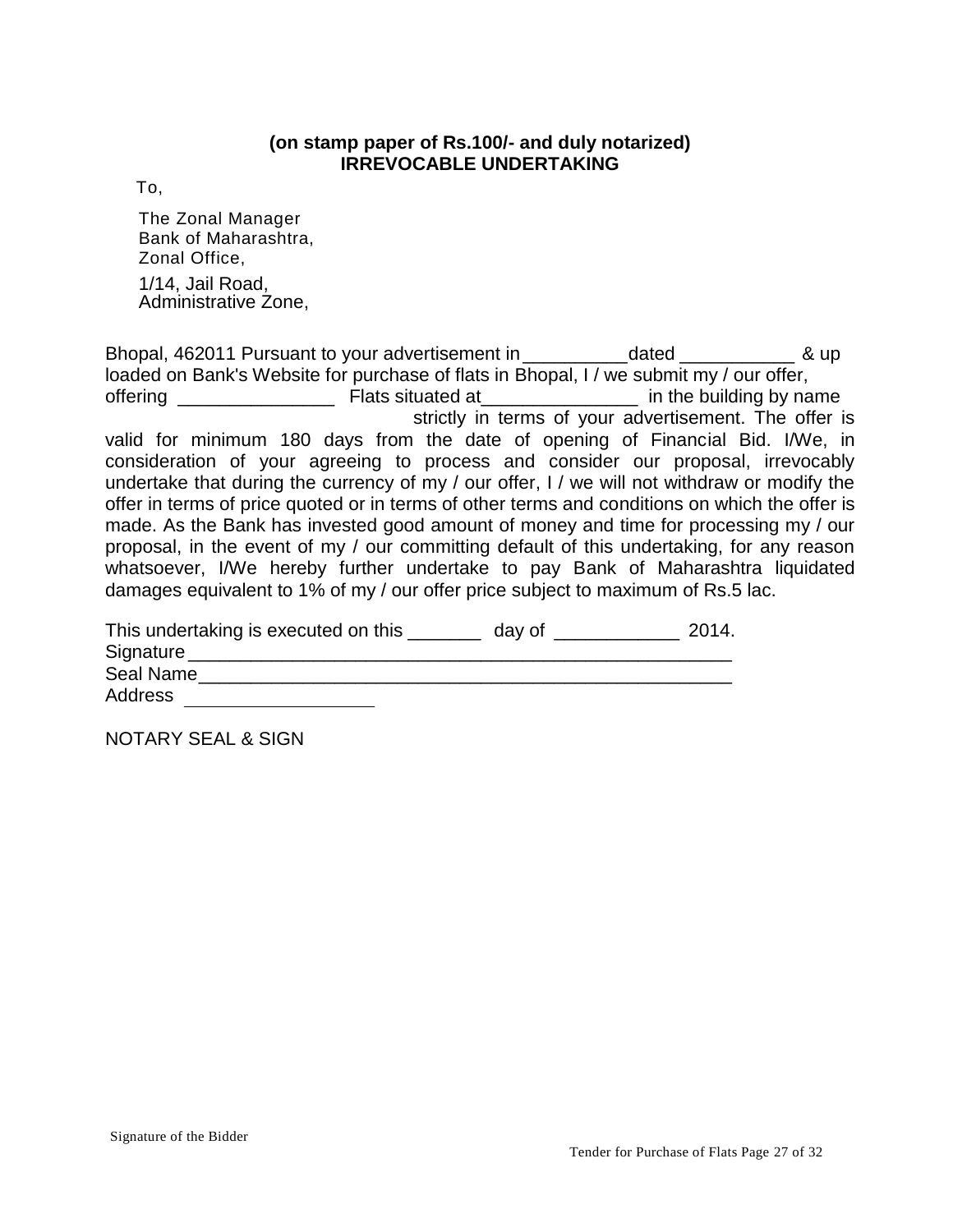|                | <b>Check List</b>                                                                                                                                                                   |                                                        |
|----------------|-------------------------------------------------------------------------------------------------------------------------------------------------------------------------------------|--------------------------------------------------------|
| Sr.<br>No.     | Enclosures/ Activities to be done by the tenderer                                                                                                                                   | Please tick to<br>ensure completion<br>of the activity |
| 1.             | Entered the sale price in the Financial bid of the Tender Documents<br>and sealed it in Envelope No III duly super scribed.                                                         |                                                        |
| 2.             | The quoted rate/amount is written in figures & words also.                                                                                                                          |                                                        |
| 3.             | There is no mention of any financial details in the technical bid which<br>is enclosed in Envelope No. I duly super scribed.                                                        |                                                        |
| 4.             | Signed on each page of the Tender Documents.                                                                                                                                        |                                                        |
| 5.             | All the over writings have been duly authenticated by signing<br>beside such over writings.                                                                                         |                                                        |
| 6.             | Any cutting made while filling in the forms have been authenticated<br>by signing beside such cuttings.                                                                             |                                                        |
| $\overline{7}$ | The tender is accompanied by DD/PO of Rs.1000/- favoring Bank of<br>Maharashtra payable at Bhopal being tender cost & is enclosed in<br>Envelope No. II duly super scribed<br><br>. |                                                        |

#### **Confirmation:**

**I/ We hereby confirm that, all the terms and conditions specified in this Tender Form are acceptable to me/us. I/We further confirm that all the required details have been furnished in the appropriate blank places and if this Tender form is incomplete in any respect on my/our part then the same is liable to be rejected at the discretion of Bank of Maharashtra**

**I / We, the undersigned am / are submitting this offer (in a sealed envelope No.IV duly super scribed and as per directions given in the instructions) for sale of our Flats at Bhopal by dropping the same in the Tender Box kept for the purpose at your above office address by 03.00 p.m. on 21.04.2014. I am/we are aware that, the offers will be opened at 03.30 p.m. on the same day (21.04.2014) and I am/we are invited to be present at the time of tender opening.**

**Signature of owner Name of the signatory**

**Date P l a c e**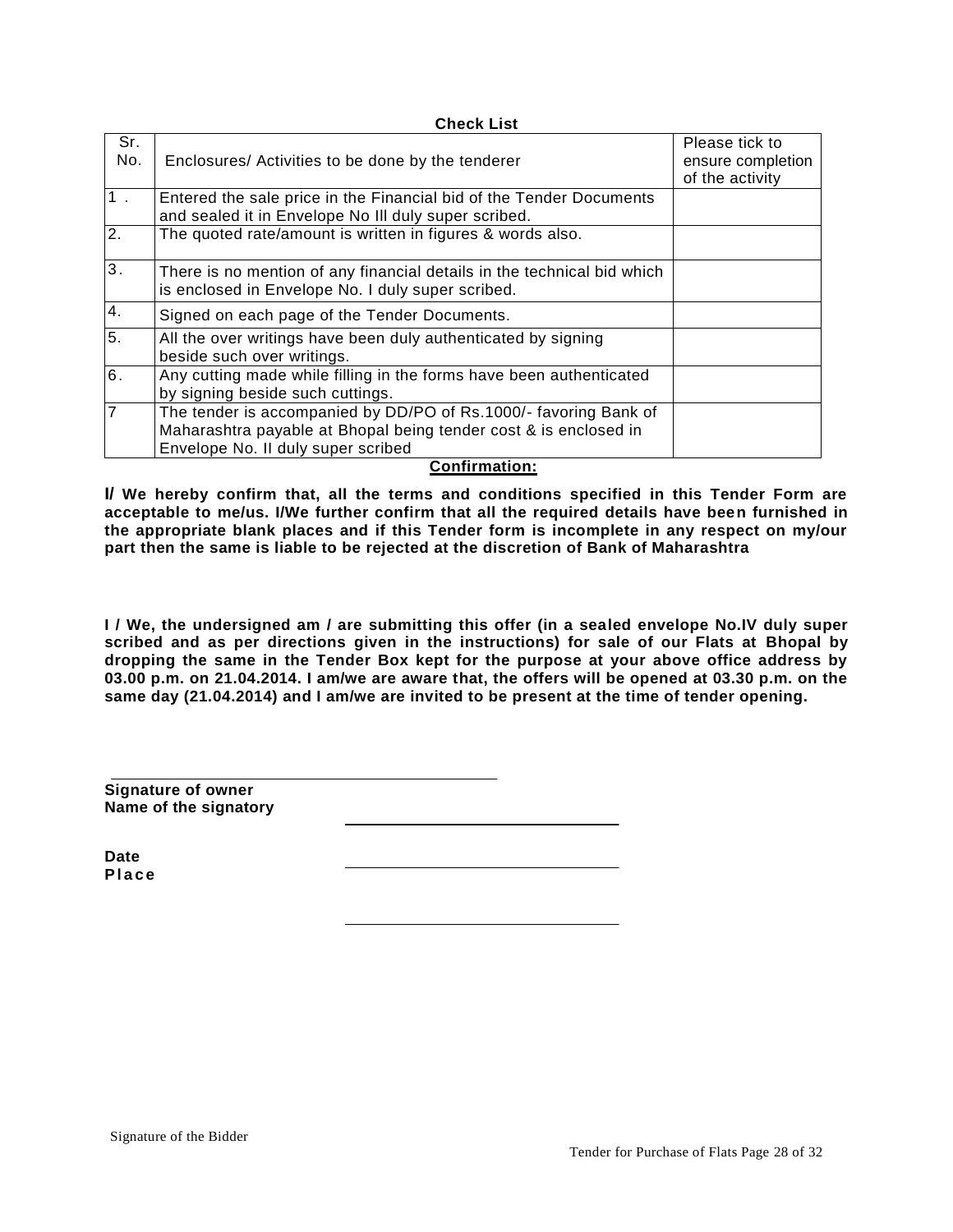# **Bank of Maharashtra.**

# **PURCHASE OF RESIDENTIAL FLATS AT BHOPAL**

# **FINANCIAL/PRICE BID**

- 1. Issue of tender forms from 02.04.2014 to 21/04/2014 during 11.00 a.m. to 02.00 p.m. (except Holidays & Sundays)
- 2. Last date of submission of tender 21/04/2014 up to 3.00 pm.
- 3. Date of opening of Technical Bid 21/04/2014 at 3.30 pm.
- 4. Tenders to be collected from Bank of Maharashtra, Zonal Office at 1/14, Jail Road, Administrative Zone, Bhopal or to be down loaded from bank's website.
- **5.** Tenders to be submitted at: Bank of Maharashtra, Zonal Office at 1/14, Jail Road, Administrative Zone, Bhopal.
- **6.** Offer is submitted for \_\_\_\_\_\_\_\_\_\_\_\_\_\_ Flat at \_\_\_\_\_\_\_\_\_\_\_\_\_\_in Bhopal.

# **FINANCIAL/PRICE BID**

(Excluding stamp duty and registration charges)

# **PURCHASE OF RESIDENTIAL FLATS AT \_\_\_\_\_\_\_\_\_\_\_\_\_\_\_\_\_\_\_\_\_\_**

Number of flats ----------- in building named and a set of the state of the state of the state of the state of

(place).

#### **Flats:**

| . .uw.    |          |                            |                          |                                   |                                       |                           |                              |                                                                |                                   |                                                                          |
|-----------|----------|----------------------------|--------------------------|-----------------------------------|---------------------------------------|---------------------------|------------------------------|----------------------------------------------------------------|-----------------------------------|--------------------------------------------------------------------------|
| Sr.<br>No | Location | No. of<br>flats<br>offered | Flat<br>No/Flo<br>or No. | Carpet<br>Area of<br>each<br>flat | covered<br>car park<br>carpet<br>area | Terrace<br>carpet<br>area | Total<br>area of<br>the flat | Rate per<br>sq.ft.<br>carpet<br>(Rs. in<br>figures &<br>words) | Amount<br>Rs.<br>(Rate x<br>Area) | Lump Sum<br>Amount<br>inclusive of<br>all (Rs. in<br>figures &<br>words) |
|           |          |                            |                          |                                   |                                       |                           |                              |                                                                |                                   |                                                                          |
| 2         |          |                            |                          |                                   |                                       |                           |                              |                                                                |                                   |                                                                          |
| 3         |          |                            |                          |                                   |                                       |                           |                              |                                                                |                                   |                                                                          |
| 4         |          |                            |                          |                                   |                                       |                           |                              |                                                                |                                   |                                                                          |

Note: i) Vendors shall quote rate and amount excluding registration and stamp duty charges.

1. The offer is valid for 6 months (180 days) from the date of opening of financial bids. During the validity period of the offer I/We, irrevocably undertake not to withdraw / modify the offer in terms of price and other terms and conditions.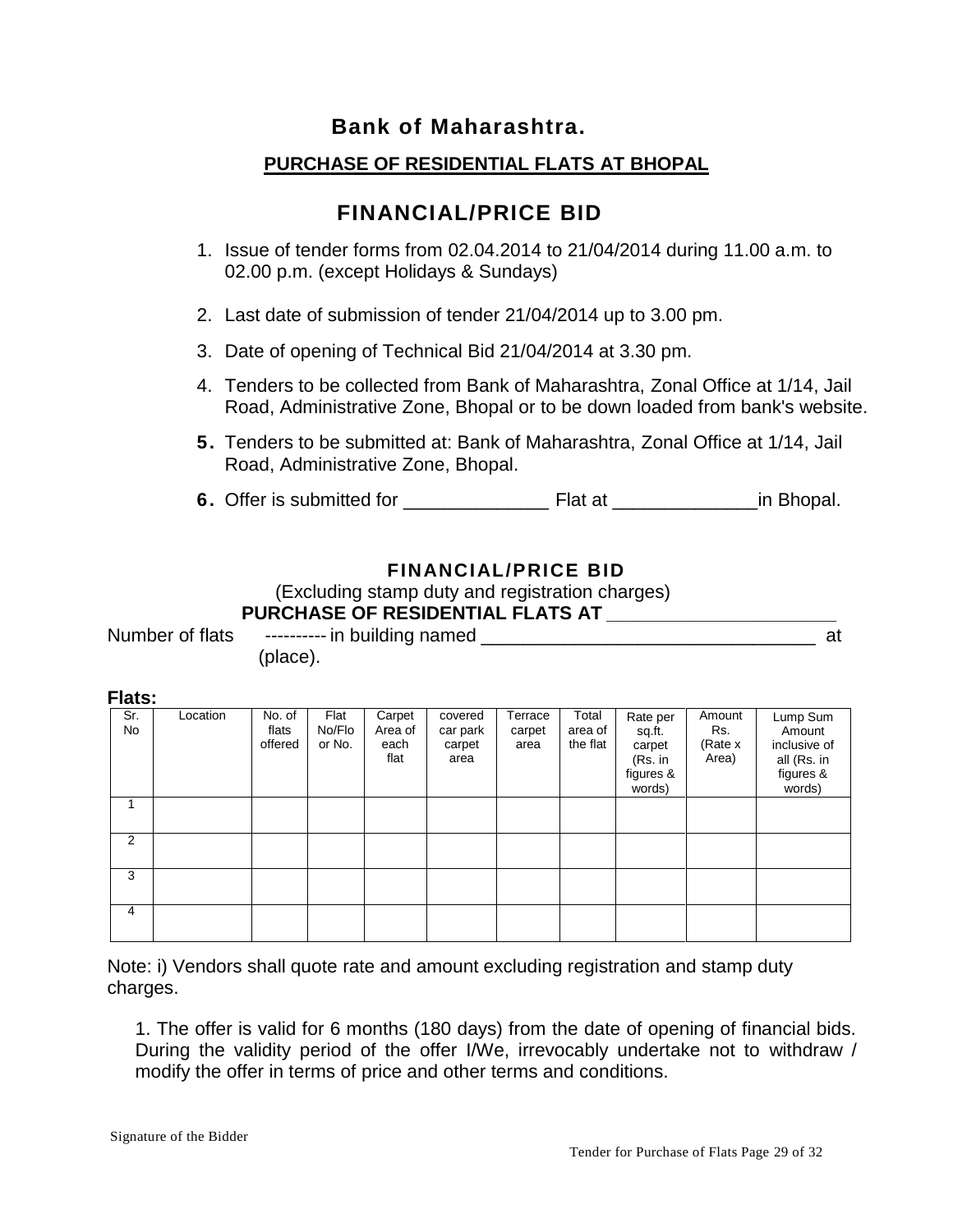**2.** The rates quoted per sq.ft. for carpet area are **inclusive of all charges whatsoever.**

3. I/We understand that Bank will not make any upfront payment towards the cost of the flats or any charges.

4. I/We understand that the vendor whose offer is finalized should execute the sale deed /conveyance deed simultaneously with possession of the flats complete in all respects within the time frame informed by the Bank.

5. I/We am/are agreeable to Bank's Payment

Terms: **For Ready Possession Flats.** Payment Terms:

i) 95% of the cost will be payable at the time of execution of sale deed simultaneously with possession.

ii) Balance 5% of the cost will be held as retention money and will be paid after execution of conveyance deed. Defect Liability:

i) The defect liability period is one year from the date of possession or expiry of the first monsoon/after formation of apex body (if applicable) / submission of building completion certificate/Occupation certificate whichever is later. ii) During defect liability period, I/we undertake to carry all structural repairs to the building internal / external at my/our own cost.

# **For under construction**

**flats.** Payment Terms:

i) 10% of the cost is payable at the time of execution of Agreement to Sale.

ii) Balance 70% of cost is payable as per progress of the construction as decided by the Bank & the vendor.

iii) Balance 15% of the cost is payable at the time of execution of sale deed simultaneously with possession.

iv) Balance 5% of the cost will be held as retention money and will be paid after execution of conveyance deed. Defect Liability:

i) The defect liability period is one year from the date of possession or expiry of the first monsoon/after formation of apex body (if applicable) / submission of building completion certificate/Occupation certificate whichever is later.

ii) During defect liability period, I/we undertake to carry all structural repairs to the building internal / external at my/our own cost.

**6.** I/We understand that the defect liability period is one year from the date of possession or expiry of the first monsoon/after formation of apex body (if applicable) / submission of building completion certificate/Occupation certificate **whichever is**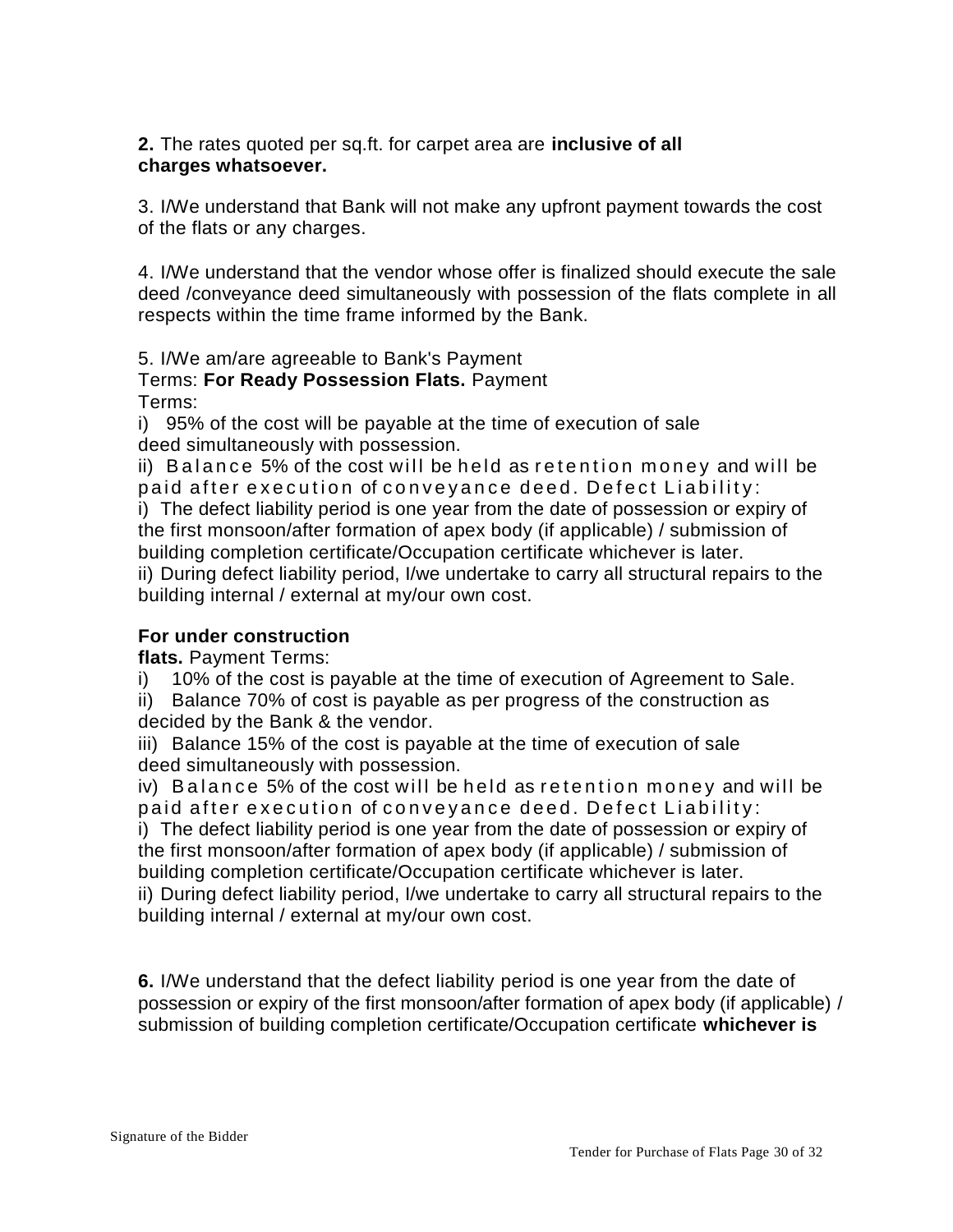**later.** During defect liability period, the vendor has to undertake all structural repairs to the building internal / external at his own cost.

7. I/We understand that the carpet area would mean the usable carpet area at any floor level and includes area occupied by all internal partitions, internal columns, internal door jams, internal balconies, internal bathrooms, internal lavatories and internal kitchen and pantry. Joint measurement will be taken in the presence of bank officials & architect and vendor/ his authorized representative for finalizing the exact carpet area. The carpet area will be measured from the finished surface of the wall to another finished surface i.e. measurement will be taken from plastered to plastered surface of the walls.

7. I/We understand that Niches, flower beds, sit-outs, etc. will not be taken into consideration for calculating the carpet area.

**Place : Signature of the Owner/ vendor with seal**

**Date :**